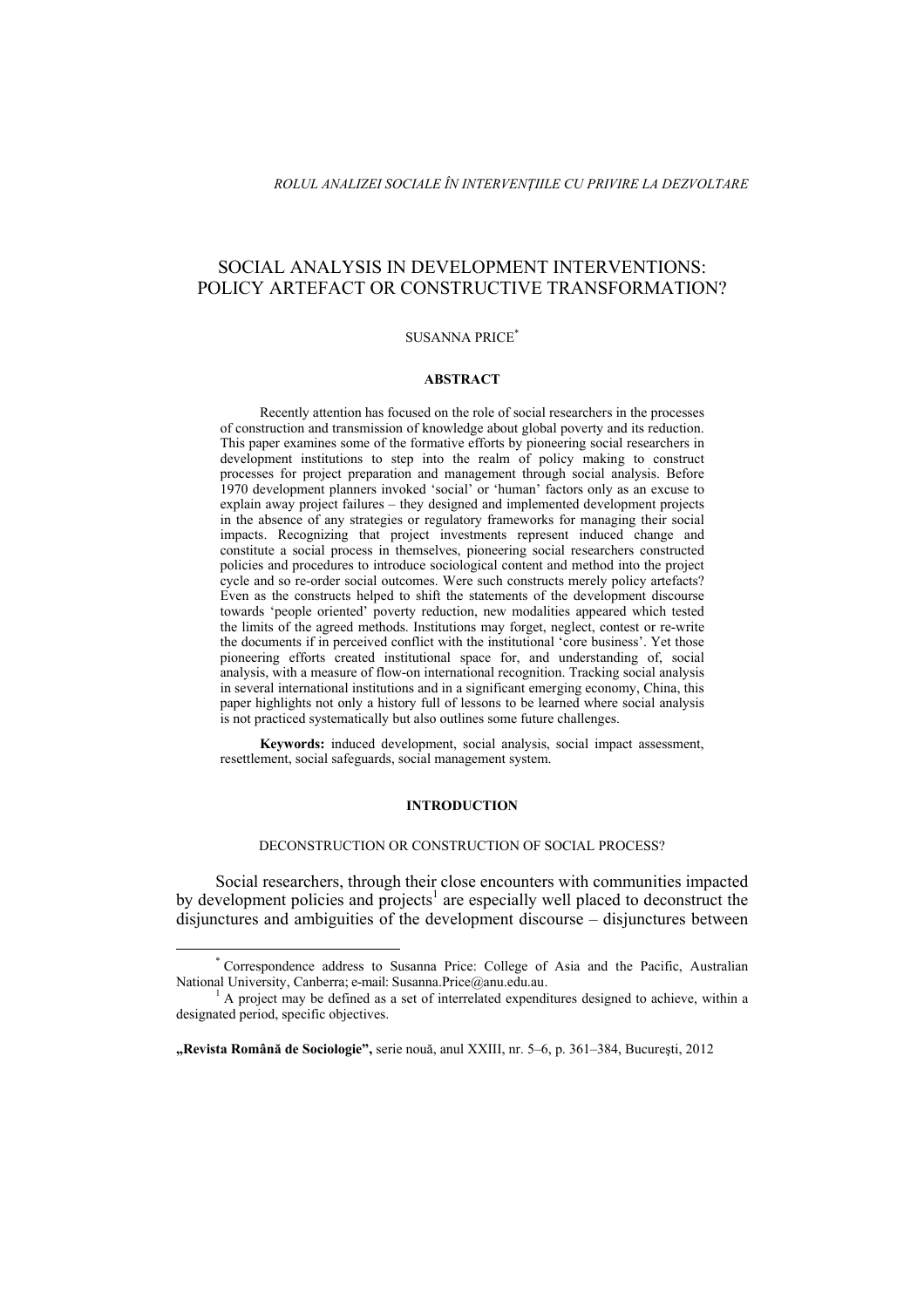underlying narratives; objectives; strategies; and the selection, rollout and outcomes of projects and programs in specific social contexts (de Sardan 2006). Social researchers may privilege such deconstruction as the basis for their critical engagement with development – or, alternatively, they may step purposefully into a constructivist orientation of social transformation (Green 2011).

Recent attention to 'aidnography', or the anthropology of development professionals, has focused on a new site for ethnographic endeavour: the processes of knowledge creation within the development institutions themselves and the 'transformations that occur as social scientific practices cross and re-cross the boundaries of policy making' (Mosse 2011: ix). This paper focuses on the role of several pioneering social researchers who, not content simply to deconstruct those projects which had failed to acknowledge social process, or to translate as knowledge brokers between communities and aid professionals, set about to transform social ordering through consciously remoulding knowledge, methods and resources in new forms in development institutions. Pioneering social researchers at the World Bank have long recognised the potential for transformation due, specifically, to the premeditated nature of development interventions. For example, they contended that 'while spontaneous development can only be observed and described by sociologists, an induced change is one that social scientists can influence, through knowledge and the direct participation in the design of programs' (Cernea and Kudat 1997: 6). Social scientists would, in their view, achieve this direct participation by acting upon sociological and anthropological knowledge, as embodied in social analysis, to assess and design goal-directed development programs.

# **PROJECTS AS A SOCIAL PROCESS**

There was no shortage of failed project cases. When state sponsored projects or private sector corporations overlook the social context of their projects the consequences can be dire, both for the project returns – for example, increased costs and delays<sup>2</sup> – and for the project area population. 'Socially-blind' investments risk jeopardizing their own success and sustainability – missing opportunities to engage local support; mis-matching with local conditions; misunderstanding social dynamics; risking impoverishment of people affected; and triggering other unintended and unwanted impacts. Projects directed towards poverty reduction objectives specifically risk overlooking the multi-dimensionality of socio-cultural dynamics, so bypassing the social factors of poverty.

 <sup>2</sup> <sup>2</sup> An early study by Kottak reviewed 68 World Bank rural development projects and found that 'attention to the issues of socio-cultural compatibility' presented pay-offs to projects in significantly increased economic rates of return; conversely, initial socio-cultural mismatch resulted in lower returns (in Cernea 1991).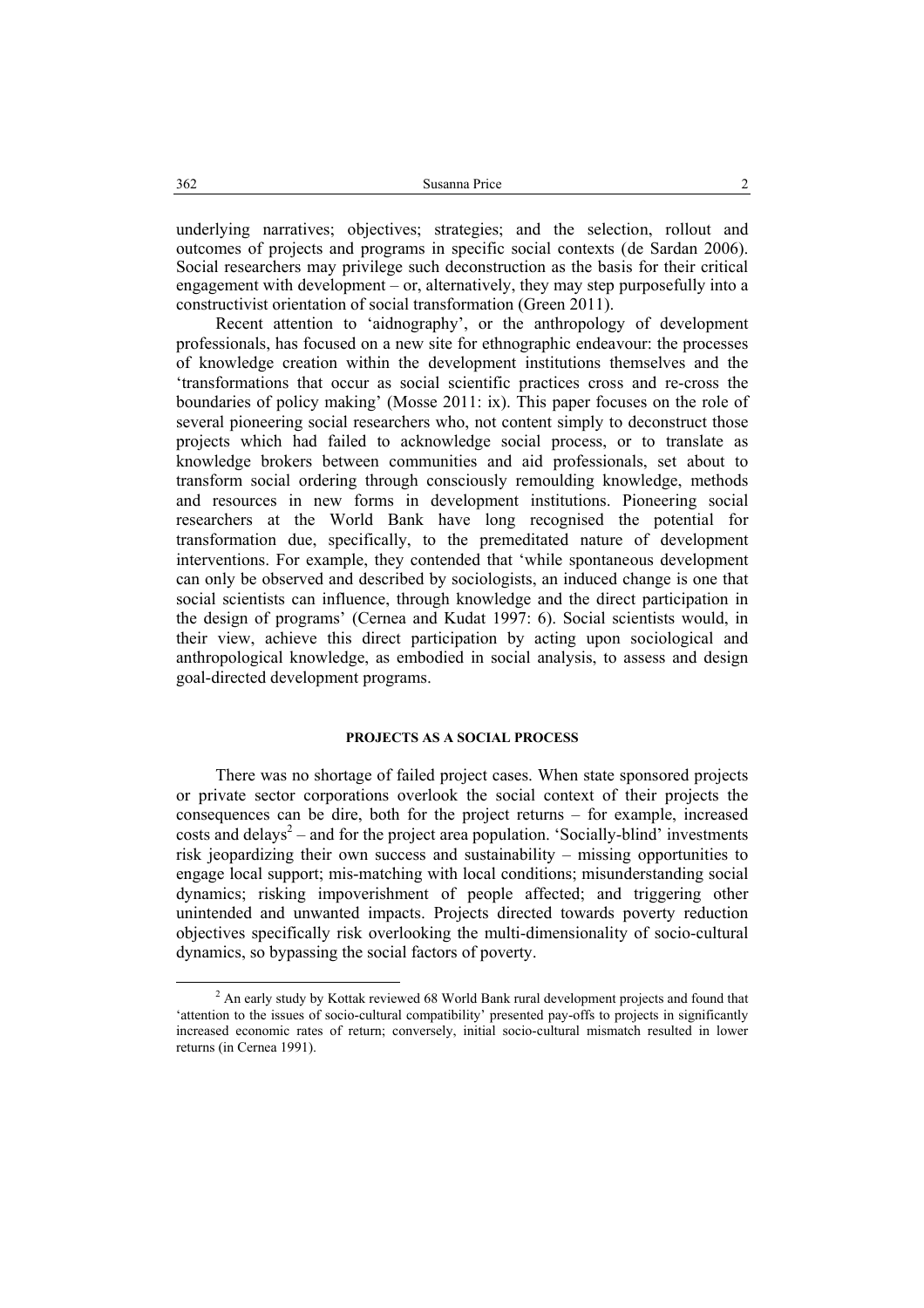Pioneering social researchers set about reversing such outcomes. Drawing lessons from such failures they re-ordered the objectives, content and method of development practice, recognizing that the social context in which development investments are to be implemented is indispensable for their successful contribution to both economic and social development goals. This required social analysis during the earliest stages of investment selection, preparation, and design to inform the process of implementation and completion as well as to inform evaluation and feedback to future investments. It meant recognizing and engaging with stakeholders from the earliest stages right through the investment cycle. Forms of social analysis, originally conceptualized institutionally as tools for planning and appraisal, have, from the beginning, encompassed sociological content and follow-on actions.

#### *SCOPE OF THE PAPER*

How did pioneering social specialists tackle the difficult ask of translating social science constructs into operational policies and procedures? How did they define the specific role and craft the methods for doing social analysis? How well did they bring to bear the approaches of engaged, systematic, direct field immersion to obtain empirical data, into application in institutional space? How well did they translate the theoretical development thinking from conceptual constructs into constructed realities? I examine the way in which social researchers defined and mapped social issues, championed methodologies for social analysis, generated social policies – and endeavoured to obtain recognition and resources for their application and oversight in development institutions.

Review of pioneering policy and procedures of the World Bank and Asian Development Bank (ADB) reveals certain key elements that were critical to their effectiveness: supportive statements of objectives; use of case studies to demonstrate how 'socially-blind' projects fail and may additionally wreak havoc on the social fabric; elaboration of sociological content and method; timing of steps matched to the key points of the project cycle; and specification of requisite social expertise. Such documents formed a medium through which many social researchers interact both with development institutions, and with social actors at the micro-level.

Are these policies and procedures merely cosmetic – simply elaborate policy artefacts, denied effective agency? Whereas writing the documents and securing support for their approval presents one very significant challenge, securing the necessary changes in work practice to achieve outcomes for people affected by development projects constitutes another – turning the 'text' into 'effect' (Bebbington et al. 2006). Problems in application include differing development constructs and priorities within institutions, together with differing expectations among stakeholders which result in tokenism through limited time, skills and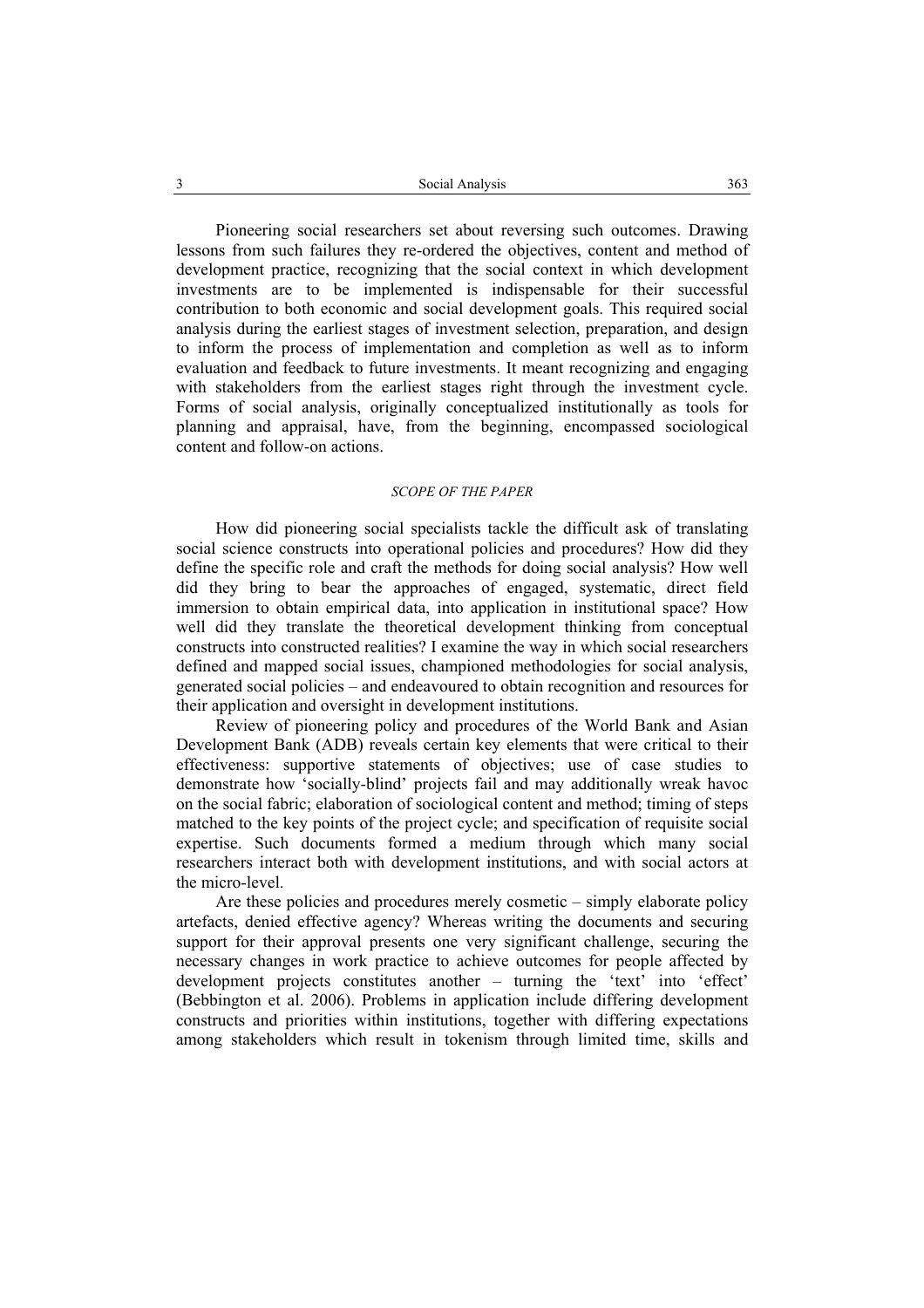resources in institutions and among borrowers. Organisations may forget, neglect, contest or re-write the documents if the requirements appear difficult or interfere with perceptions of 'core business'.

A dynamic and evolving development discourse shifted from economic growth objectives towards the social agenda, opening up opportunities for social analysis. Yet, perversely, new lending modalities appeared, in the interests of agency 'core business' which tested the limits of the agreed methods. This again challenged social analysts to formulate innovative approaches and instruments for social analysis that go beyond traditional project packages.

China emerges as a significant site for attention as the government and private investment fuel rapid growth, both in China and, increasingly, abroad. China's bourgeoning development assistance aid program utilizes project investments as the primary modality for delivery. Increasingly, China recognizes officially the need to balance between economic and social development objectives yet strong pressures persist for economic growth, especially among local governments. What might this mean for policy and practice for social analysis in this complex country context? This article endeavours to illuminate emerging practices in social analysis in China, bringing to a global audience the recent work of Chinese scholars on this topic.

### **FORMULATION OF POLICIES AND PROCEDURES FOR SOCIAL ANALYSIS**

#### *ABSENCE OF REGULATION FOR SOCIAL RISKS AND IMPACTS*

Engaged social research has longstanding traditions in sociology and anthropology. The US National Environmental Protection Act (NEPA) of 1969/70 formally linked the prediction of social impacts to the process of investment planning in a regulatory framework, requiring analysis, before approval, of likely project impacts on human and cultural, as well as physical environments (Burdge et al. 2004). With this step NEPA opened the door to the possibility of widening investment planning beyond technical and economic criteria in an environmental impact statement. It posed the question of how people and communities would react to planned investments in advance, creating a space for integrating the methods and tools of the social sciences in planning investment projects, utilizing anthropological and sociological techniques and variables (Burdge et al.  $2004$ <sup>3</sup>.

 $\frac{3}{3}$ <sup>3</sup> The NEPA decision was based on recognition that negative impacts from investments could reduce or outweigh their benefits, jeopardizing success and degrading environments on which communities depend. NEPA required the application of the social sciences, as well as the natural sciences, in advance to predict these negative effects.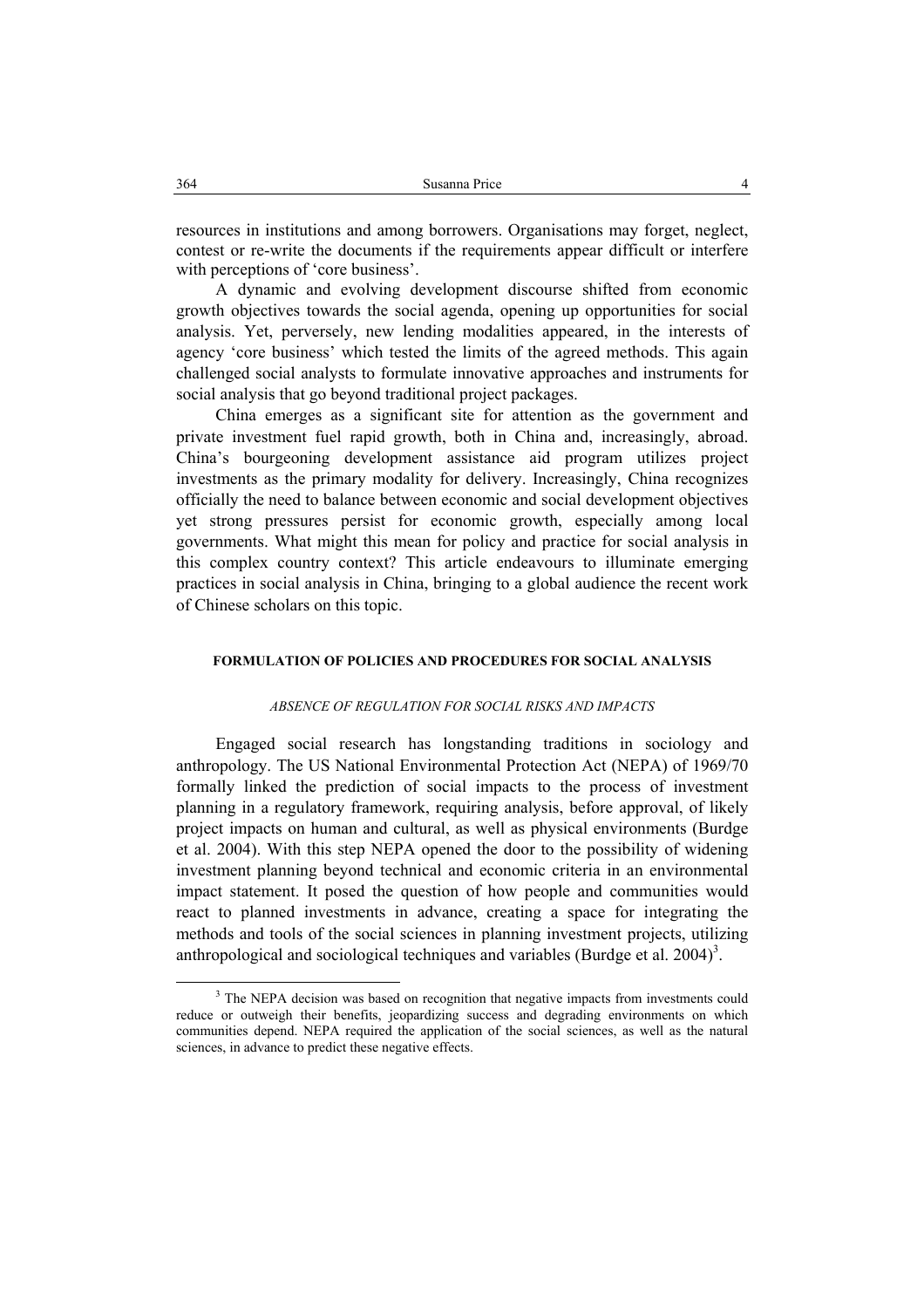Where practiced consistently,  $SIA<sup>4</sup>$  coalesced into a series of broad stages with associated methods. Yet most practitioners contend that SIA has fallen short of its full potential for decision-making – for determining which interventions should proceed and how they should do so. This is due to a potent combination of legal and administrative uncertainty underscored by lack of understanding, time,  $resources$  and expertise<sup>5</sup> and perceptions that SIA is a subset of environmental impact assessment, rather than a process in its own right.

By the late 1980s many governments in were establishing their own frameworks for environmental impact assessment (EIA). In most cases the EIA framework included at least a requirement for social and economic data – but full SIA requires countries to enact the necessary institutional regulations that assign responsibilities and resources for SIA application. Very few developing countries have taken this important step towards formalising social criteria in planning and management – and for those that have, SIA may be dependent upon physical impacts as a trigger. This relegates SIA to a reactive step applied to pre-determined projects, rather than being a key element in decision-making for selection of projects. SIA practitioners have continuously explored ways to help SIA meet its full potential in global investment decision-making and preparation<sup>6</sup>, including advocating that public or private sector proponents or communities could, in a wider understanding, initiate and lead such a process for SIA as 'an adaptive management approach that is embedded in the culture of companies, governments and communities' (Vanclay and Esteves 2011: 5).

Most projects in developing countries take place in the absence of SIA – there are no formal, national regulatory framework for identifying and managing the project social impacts and risks. Instead, an exceptional few investments may benefit from the practices of some civil society sponsors or private sector entities adopting policies on corporate social responsibility; whilst others may be subject to

 $\overline{4}$  Legal cases tested the scope of SIA in specific contexts (Burdge et al 2004). NEPA's explicit addition of SIA during the 1970s more systematically documented, this requirement. Environmental and social practitioners formed an international impact assessment association in 1981, and prepared SIA Guidelines. For example the Interorganizational Committee on Guidelines and Principles for Social Impact Assessment prepared a 1994 *Guidelines and Principles for Social Impact Assessment*. <sup>5</sup>

 $5$  Barrow 2000, Burdge 2002, 2993a, Burdge et al. 2004, Esteves et al. 2012, Vanclay and Esteves 2011. Practitioners of social impact assessment have described it as a poor relation compared to environmental impact assessment, a discipline with credibility issues; and subject to 'myths and misunderstandings' (Burdge 2003b).

See Barrow 2000, Burdge et al. 2004, Mathur 2011, Vanclay and Esteves 2011, Esteves 2012. The International Association of Impact Assessment (IAIA) launched *International Principles for SIA* (Vanclay 2003), which, whilst still supporting SIA regulation, also advocated efforts outside a regulatory framework by communities, governments or corporations to undertake their own SIAs as a participative planning exercise shaping and addressing their own development objectives (Becker and Vanclay 2003: 2–3). The International Association for Impact Assessment (IAIA) developed new *Social Impact Assessment International Principles* (2003) that also widened the definition beyond the project level to encompass any social change process.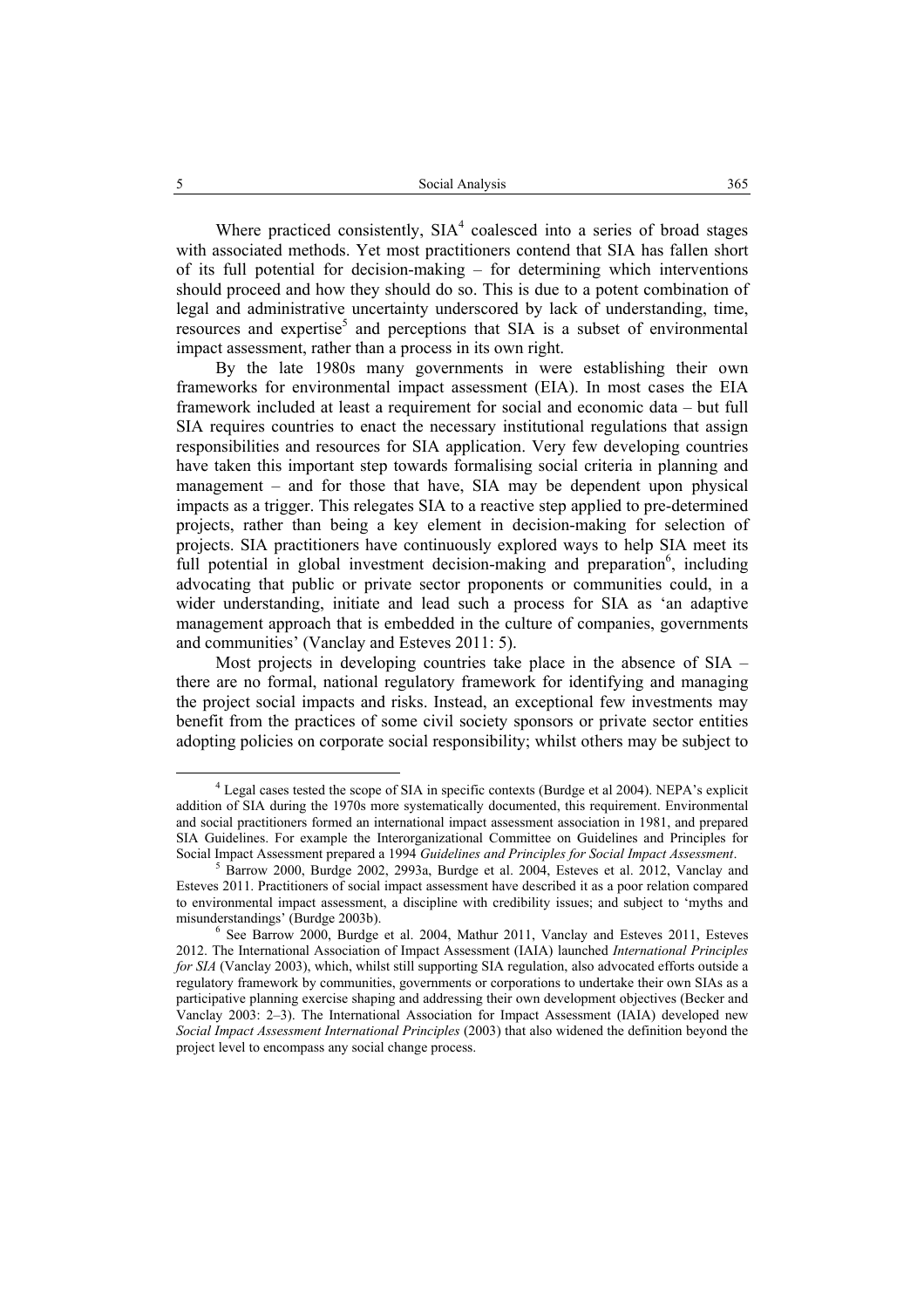the policies and procedures of bilateral or multilateral institutions, which I review in the next section.

### *DEVELOPMENT INVESTMENTS: FORMATIVE STEPS IN PROJECT APPRAISAL*

Development institutions have for many decades packaged investment projects as a key form of intervention in developing countries – many with significant contextual social issues that were initially barely recognized and little understood. Social researchers asked: were the 'social' or 'human' factors to be recognized only as an excuse to explain failure (Apthorpe 1970: 7)?

The first social specialist recruited within the World Bank, Dr. Michael Cernea, found that the normative instructions (1971) for preparing and appraising projects required only economic, financial and technical analysis – there was no mention at all of social or institutional analysis, no institutional role or position for people skilled to do social analysis (Cernea pers. comm. June 2012). Within this 'economic fortress' the challenge facing Cernea was to translate theoretical sociological knowledge into something palatable in organizational terms – knowledge for action that encapsulated both sociological content and methodology. That necessitated intensive perseverance to garner the necessary project based evidence that would demonstrate what disasters unfold when projects are 'socially blind'; lobbying to enhance understanding and to secure the high level commitment to change the Bank's 'ground rules' for project appraisal, as the final step in before approval that would still allow modifications in the project design prior to implementation.

This change took the form of a conceptual breakthrough that named 'sociological aspects' as an integral element of project appraisal, along with economic, financial, technical, commercial and institutional aspects. The instrument that formalized this requirement was a statement set in the Bank's central 'rulebook', the Operational Manual which took on the status of an operational policy known as OMS 2.20 (World Bank 1984). Whereas earlier Bank appraisal methodology (1971) aimed only to make a maximum impact on the economic development of its member countries, the new policy set objectives that enunciated the importance of both economic and social development amongst its borrowers, thus logically augmenting the earlier narrow focus with sociological and institutional analyses.

OMS 2.20 set a requirement for sociologically-directed efforts to localize projects, before their approval, by understanding the socio-cultural and demographic characteristics of intended beneficiaries – a requirement that called for innovations in both content and method. Firstly, the OMS 2.20 required an understanding of the 'size and social structure of the population in the project area, its density and stratification patterns, including ethnic, tribal and class composition' (World Bank 1984: 10). This would be essential to project success since social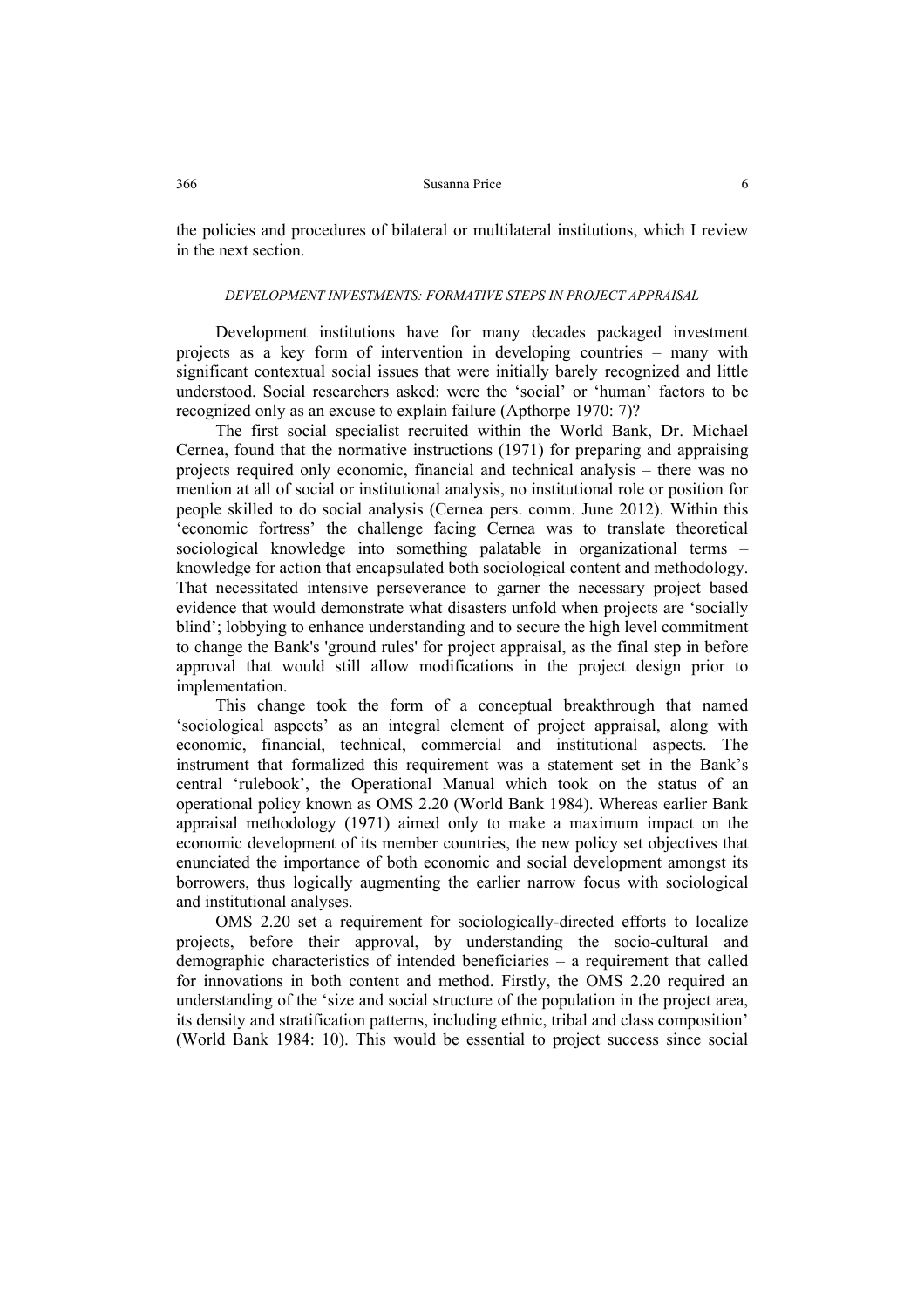actors were expected to accommodate project interventions, often changing their behavior to support project goals. It also permitted targeting for social groups with specific requirements such as ethnic minorities, resettled populations, and women. Secondly, the OMS required analysis of the social organization of productive activities of the population in the project area;<sup>7</sup> and, thirdly, understanding of the cultural acceptability of the project and its compatibility with the behaviour and perceived needs of the intended beneficiaries, to assess whether it would be understandable, agreed to, and capable of being operated and maintained by them $8$ .

Finally – an essential forward looking strategy and method for the rest of the project investment cycle – this analysis would result in a social strategy to elicit and sustain beneficiaries' participation during project implementation and operation. The appraisal team had to verify that the beneficiaries 'were involved in project identification and preparation and that they will continue such participation in project implementation, maintenance, operation, monitoring and evaluation' (Ibid.: 11). Special efforts to ensure participation of intended beneficiaries generally in implementation and operation and women's participation and benefits in particular were needed<sup>9</sup>.

OMS 2.20 represented a catalytic change in that it obliged Bank staff, for the first time, to recognize and act upon the concept that investment projects, in themselves, constitute a complex socio-cultural process that could be engaged through clear steps during preparation and, by logical extension, during implementation and completion. In the context of such induced social change these steps could profoundly shape project acceptability to social actors, and hence, determine project outcomes, returns, and impacts. The OMS 2.20 widened the decision-making process to bring in sociological knowledge at a key decision point in the organizational dynamics of the project cycle: before approval, when efforts could be taken to redesign – even to halt – certain projects which had not satisfactorily addressed the steps.

 $\frac{1}{7}$  $7$  Analysis of the social organization of productive activities included assessing how the intended beneficiaries have access to, make use of, and exercise control over productive resources; how the prevailing structure of the household and of the family systems affects the development potential and constraints, labor availability and ownership patterns; whether small producers have reasonable access to, and information on wider markets and regional economies; and how land tenure systems and usage rights, as well as alternative employment opportunities, may affect intended beneficiaries' interest in the proposed project activities (World Bank 1984: 10).

This involved a judgment taking into account the values, customs, beliefs and felt needs of intended beneficiaries.

 $9$  For projects which the appraisal team considered to be highly risky in social terms, the OMS 2.20 required consideration of either a pilot project or postponement of the project. Technical, administrative or other aspects that made a project socially not feasible would have to be modified or eliminated. The timeframe should be realistic, with mechanisms for the expected behavioural responses to occur, and sufficient flexibility for making design changes in response to socio-cultural information obtained during implementation.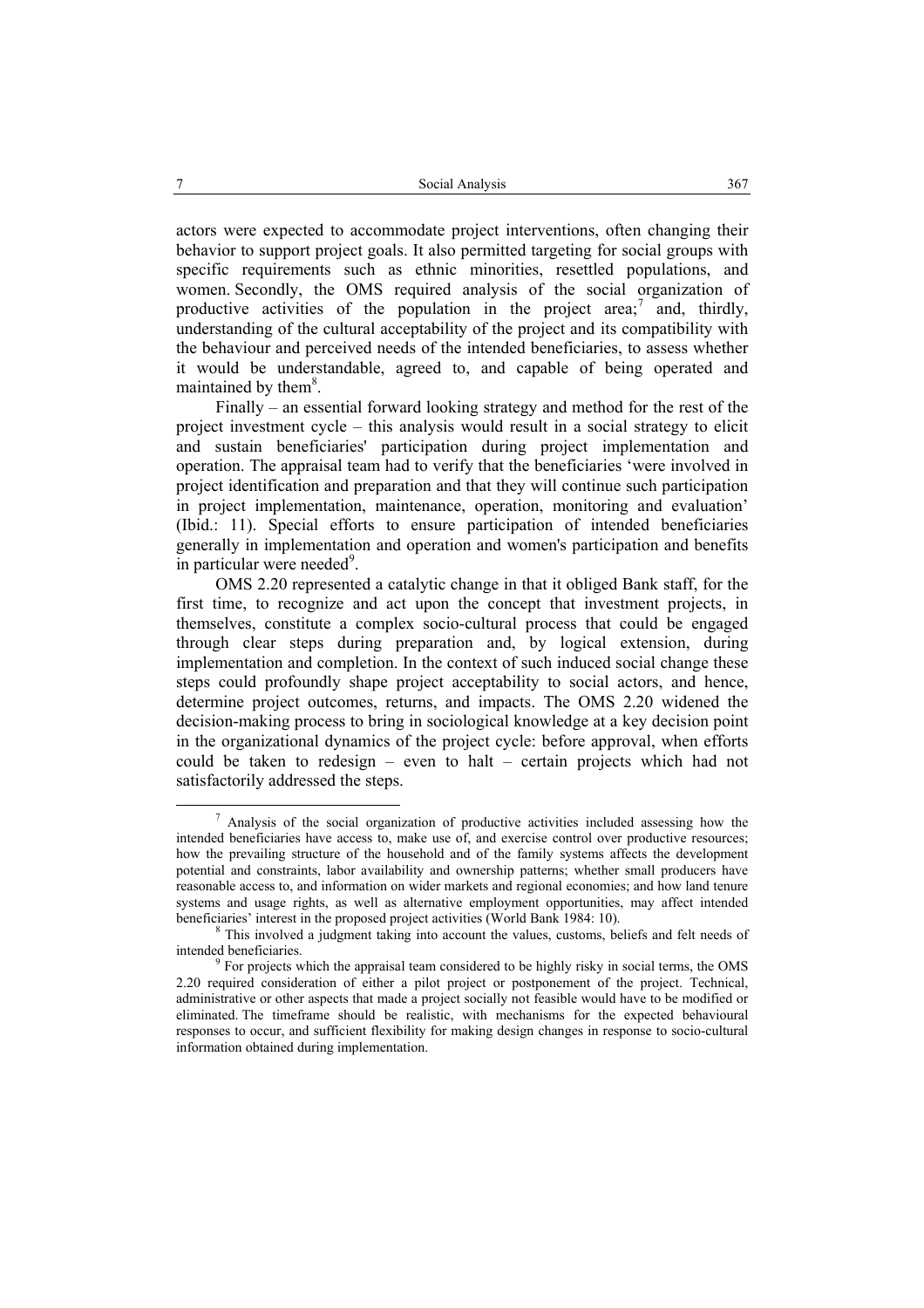# *PUTTING PEOPLE FIRST: THE WIDER CASE FOR SOCIAL ANALYSIS*

Whereas the OMS 2.20 was an internal Bank document, in 1985 Cernea edited a published volume, drawing together the experience of a number of social analysts, that advocated a compelling theme: 'putting people first' as the 'starting point, the centre and the end goal of each development intervention' (Cernea (ed.) 1991: xiv). This volume contextualized and elaborated upon OMS 2.20 through theoretical analysis, practical approaches and case studies, with particular attention to rural-based projects. Sociological knowledge provided the necessary tools and methods to illuminate social dynamics through conceptual frameworks for action research, and 'a set of procedures, rules and approaches that instituted field assessments, information exchange and structured interaction between local and outside experts' (Cernea 1991: 26).

The book made a broader point. It linked the repeated failures plaguing many development programs, due to being 'sociologically ill-informed and ill-conceived' (Cernea 1991: 1), with a reconceptualising shift in development policies away from 'trickle down' theories of economic growth towards poverty alleviation through developments aimed specifically at 'target groups' which encompassed the poor and vulnerable (Cernea 1991: 2). This reconceptualization led directly into policy making in three broad, mutually-reinforcing directions in applying sociological knowledge to development interventions (Cernea 1995, 1996, 1997). The detailed, project-specific methodologies for social analysis would form the basis for deriving wider principles which would, in turn, form the basis for formulation of social policies. The social policies would, again, require detailed procedures for social analysis for their implementation in each new case, procedures which would be drawn from sociological knowledge, to formulate social policies.

### *SOCIAL ANALYSIS GLOBALLY*

Bilateral donors (for example, AusAID 1989; ODA 1995) and other international institutions<sup>10</sup> began to act upon the concept that social analysis formed an integral part of project planning and management. In the Asia Pacific's regional multilateral development bank, ADB, for example, Dr. Sam Rao and staff produced official *Guidelines*<sup>11</sup> that opened by echoing the theme that *'people* are the center of development and that development is for *all* people' (ADB 1993: 7). Widening of ADB's development objectives beyond economic growth to encompass poverty reduction, the improved status of women, and human resource

<sup>&</sup>lt;sup>10</sup> See also Harrison, J. and T. McDonald 2003 for a discussion of SIA in the Caribbean Regional Development Bank.

 $R^{11}$  ADB *Guidelines on Incorporation of Social Dimensions into ADB Operations* (1993) drew upon an earlier consultant's report; it was followed by ADB *Handbook for Incorporation of Social Dimensions in Projects (1994),* Manila.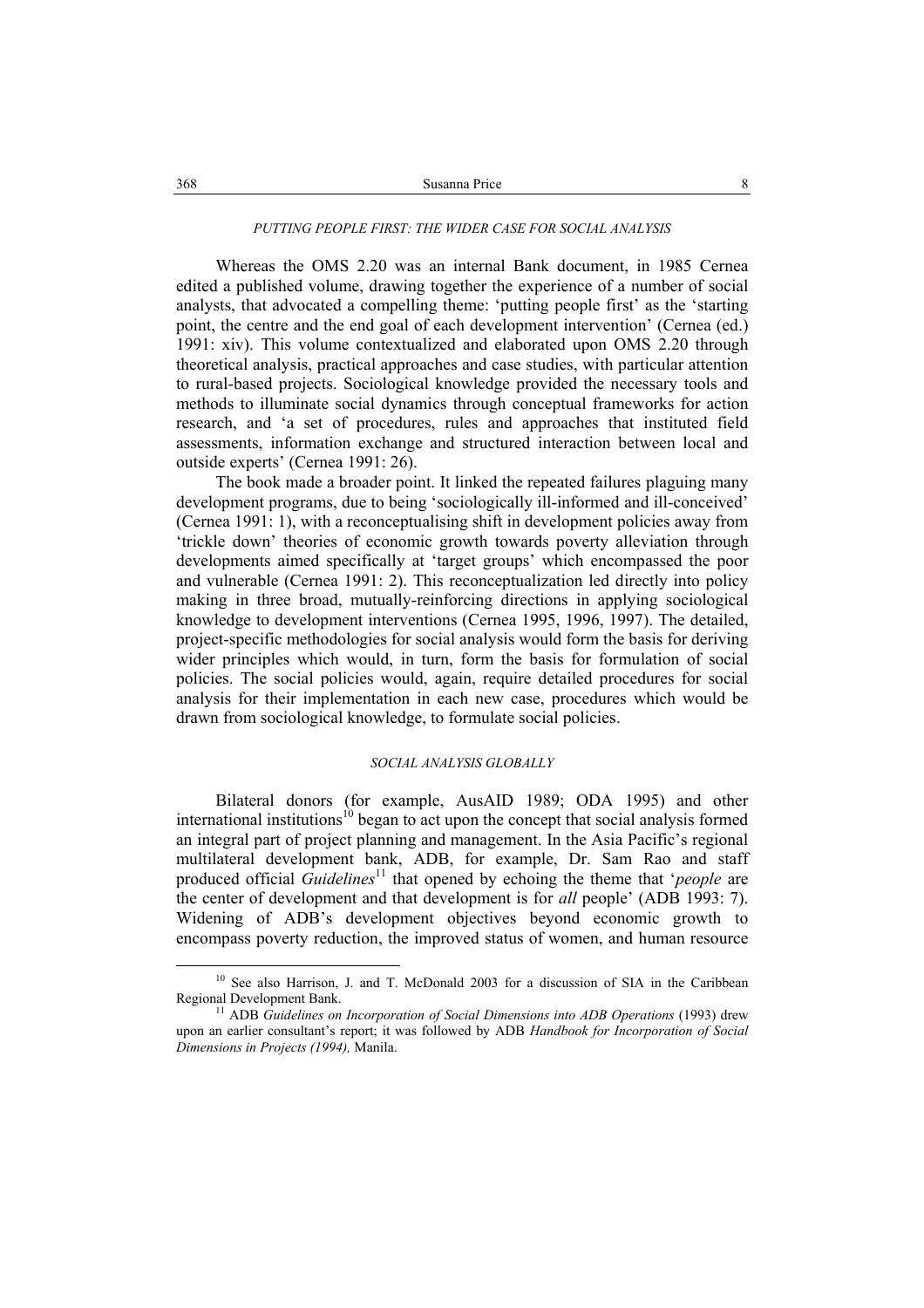$d$ evelopment<sup>12</sup> called for new approaches, and alluded to project failures where social actors had been ignored. The *Guidelines* identified and mapped the social content: a set of social dimensions in operational terms that would allow a greater focus on people through poverty reduction, enhanced role for women; human resources development and protecting vulnerable groups (Ibid.: 2−4, 8−10). Methodologically, new and mutually reinforcing analytical processes would link the social dimensions to planning and implementation: participatory approaches, gender analysis, benefit monitoring and evaluation, social analysis and cooperation with NGOs.

The *Guidelines* mapped operational steps throughout ADB's lending activities. Macro and sector analyses would expand to address questions such as the distribution of benefits; equal opportunity; and social participation. At the project level incorporating social dimensions was intended to achieve socially responsive projects, with more effective implementation, minimizing social risks, and more equitably distributing benefits, whilst building upon socio-cultural characteristics, to underpin screening, processing, appraisal, management, and evaluation (ADB 1993). In particular, the *Guidelines* proposed an initial social assessment, a scoping exercise conducted early for every project that raised certain questions: who were the target population? What were their needs, demands and absorptive capacity? Which institutions could be utilized, especially at the local level? Was more detailed social design necessary?

The *Guidelines* shared some similar features to OMS 2.20. They aligned social analysis with newly crafted, supportive strategic objectives that emphasized social as well as economic development. Through the social dimensions they constructed and categorised sociological content. They gave operational validity to certain new methods of sociological endeavour. Yet they went further than the World Bank's timing of steps before appraisal – they situated social analysis in the broader terrain of macro and sector analyses, project selection, project implementation, completion and ex-post analysis. ADB's set of formal case studies was less developed, and the *Guidelines* said little about the requisite social expertise, but ADB was, in fact, in process of recognizing the designation of social development specialist and recruiting such expertise, in small numbers, creating institutional space for sociological knowledge in a Social Development Unit. When first introduced, the *Guidelines* were conceptualized, rather tentatively, as 'an overall framework to assist policy makers and practitioners' (ibid. v). Some key elements, such as the initial social scoping, had to await a stronger mandate through Board-approved policies on resettlement (ADB 1995), indigenous peoples (1998) and gender and development (1998); whilst other elements awaited a 1997 Operations Manual section entitled *Incorporation of Social Dimensions into ADB Operations* (revised in 2007 and subsequently – ADB 2010a).

 <sup>12</sup> The ADB's Strategic Framework 1992−1995.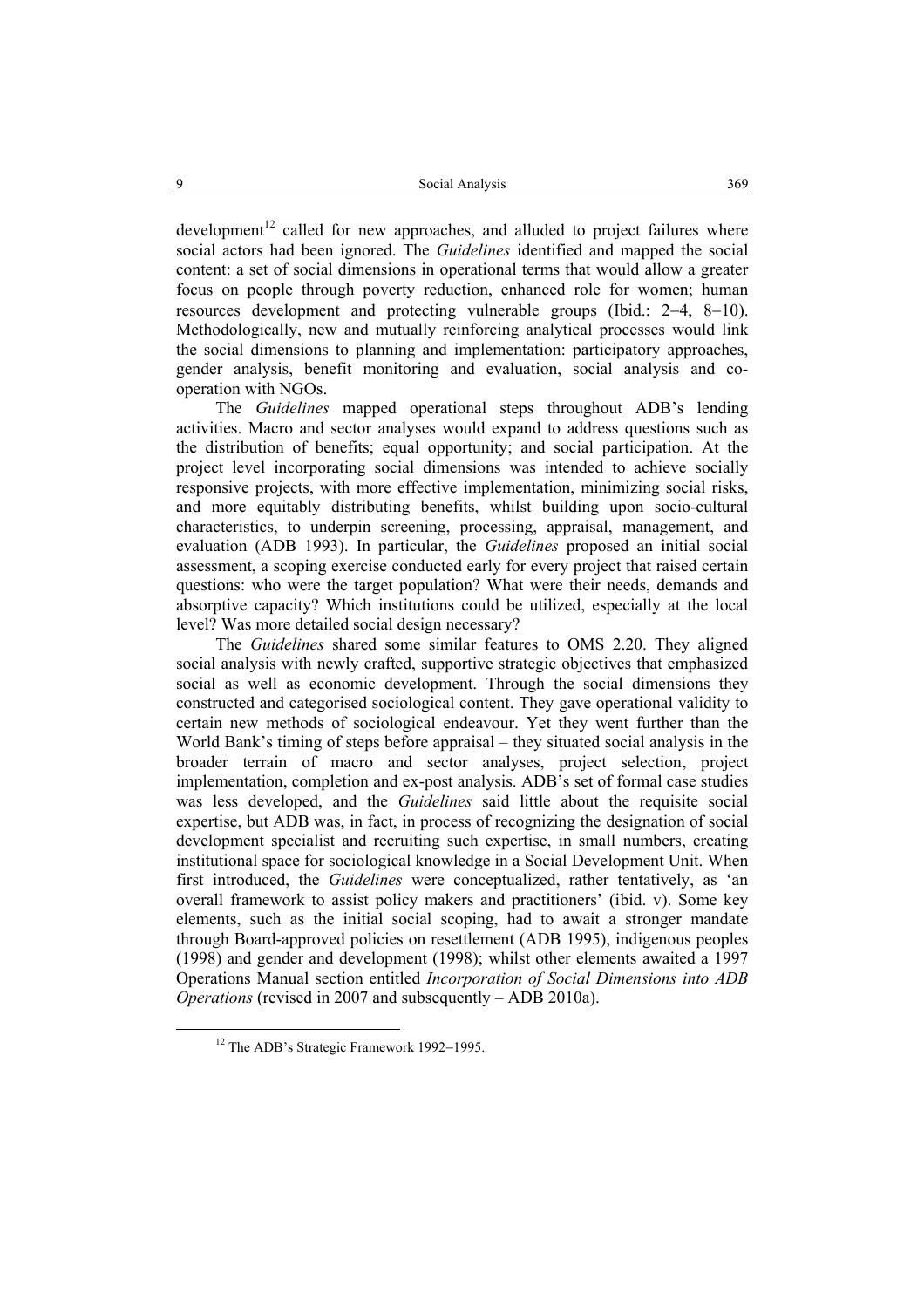### *SOCIAL ANALYSIS FOR SAFEGUARD POLICIES*

Social analysis formed an essential component of policies prepared at the World Bank on involuntary resettlement (1980), to protect people in the way of development projects and, in 1982 on indigenous peoples (Davis 2004). These two policies coalesced to become the social safeguards, which depend, in each new application, upon detailed forms of social and economic analysis. For example, the World Bank requires detailed resettlement planning and implementation arrangements in each new case of displacement, based upon direct, interactive, participative fieldwork $13$ .

# **EVALUATING THE IMPACT OF THE POLICIES AND PROCEDURES**

### *CHALLENGES IN PRACTICE*

Were these policies and procedures applied? Or were they simply policy artefacts, an analysis of discourse, devoid of effective agency? Whilst stand-alone, thematic evaluation of the application and outcomes of social analysis is rare, reports hint at various impediments that determined a slow pace of adoption: limited awareness, commitment and expertise not only amongst institutional staff but in-country; time constraints in the processing cycle; and resource constraints. Where procedures were followed, they often risked a kind of on-paper tokenism.

A full decade after OMS 2.20, Cernea and Kudat (1997) reflected upon the expanding use of social analysis in World Bank operations, and its demonstrated value adding for all stages of the project investment cycle; and, increasingly, for policy based work and country analysis. Presenting case studies in utilities investments – water supply, sanitation, urban transport and energy – from a new client base of Russia and the Central Asian Republics, they contended that social analysis $14$  provided a rich avenue of enquiry to engage with stakeholders in this hitherto unfamiliar, and now socially dynamic, territory.

Yet social analysts clearly had to deliver incrementally more to achieve recognition – to 'pay their own way in the coin of incremental bodies of knowledge

<sup>&</sup>lt;sup>13</sup> This includes land survey; census and socio-economic survey of the people to be displaced including their population parameters, their forms of organisation and settlement, resource use, networks and productive activities; structured interactions to inform and engage those people in resettlement planning decisions; setting of eligibility criteria and resettlement entitlements; feasibility assessments for resettlement sites and for livelihood improvement; and plans for involving displaced people during the resettlement process and its aftermath (World Bank 2004). The IFC also encourages community outreach, and has a manual for stakeholder engagement (IFC 2007).

<sup>&</sup>lt;sup>14</sup> These studies utilized a range of sociological methods at different times in the investment cycle: quantifiable social surveys, focus groups, individual interviews, in-depth case studies, secondary data review, participatory processes such as stakeholder workshops, poverty assessments, affordability analysis. They involved a wide range of social actors.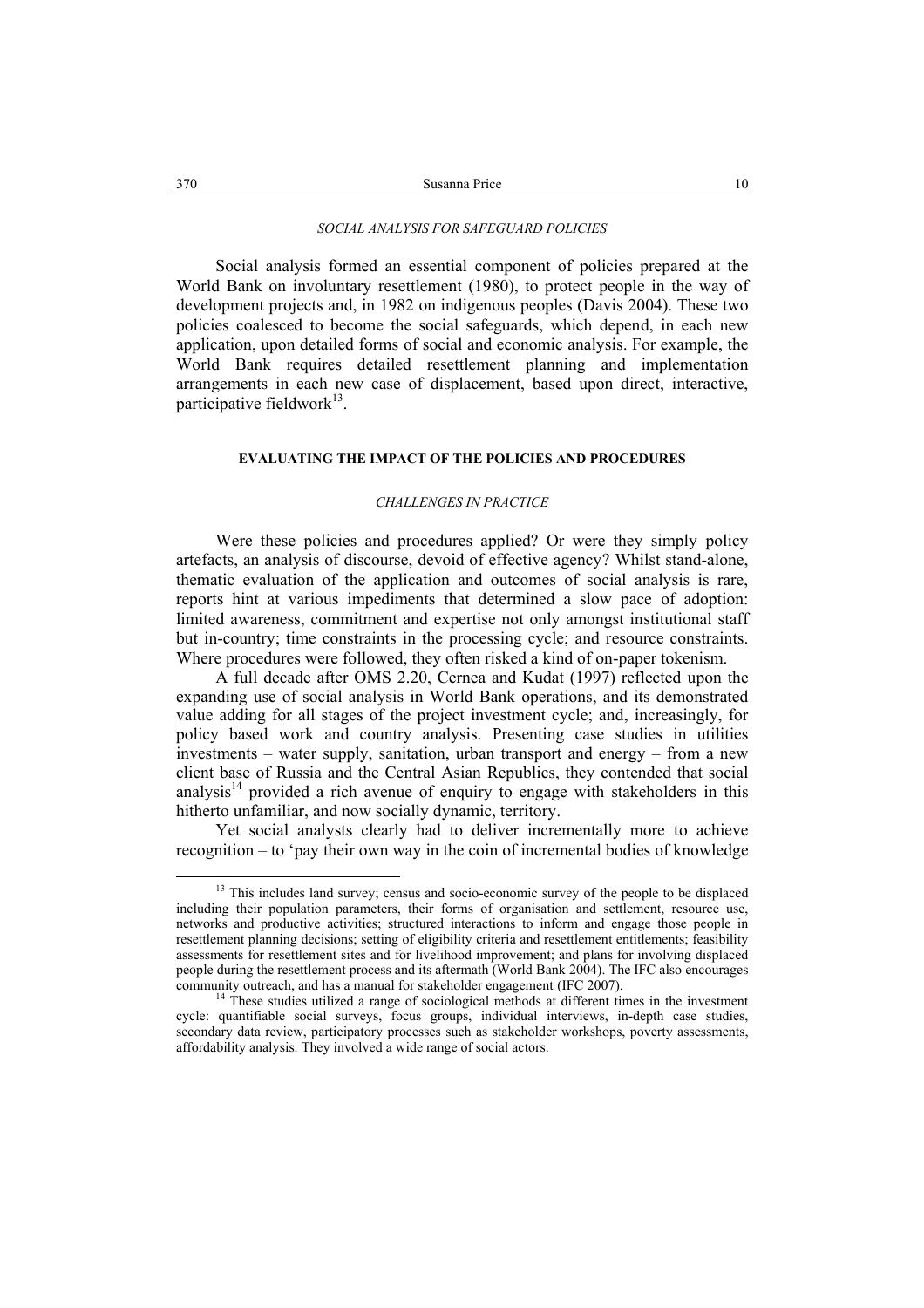and operational recommendations, clearly additional to knowledge supplied by other analytical tools' (ibid.: 5). Many projects had no sociological appraisal, and 'compliance with the new guidelines was far from general'. The reasons? The authors cited inertia, technocratic or econocratic approaches, lack of awareness about the power of sociological investigation, traditional mindsets or obsolete development paradigms. This highlighted the gap between guidelines and practice: in that 'placing new rules on the Bank's internal guidebooks was not enough for triggering the profound changes in staff work patterns' (ibid.: 6) that are necessary for full implementation. New rules could even be forgotten – the sociological component had been left out of a revised appraisal procedure format in 1994, necessitating counter-action by a central social policy group (ibid.: 6).

Similarly, the challenge for full implementation of the safeguard policies is ongoing<sup>15</sup>. Whilst the World Bank, for example, seeks to strengthen the ability of borrowing countries to apply safeguard performance and monitoring, and to involve and consult with stakeholders, such as the general public and NGOs, it recognizes that safeguard policy implementation 'is a highly complex activity, much effort is needed to build capacity in developing countries at various levels ranging from government agencies to civil society' (World Bank 2012).

Compared to other social issues, however, social safeguards have been viewed as privileged in the competition for scarce institutional resources. A lead social specialist at the World Bank found that:

The external noise, and the consequent internal reaction to enforce compliance and full mitigation… has led to a crowding out of attention to other social domains… This dilemma has not been unique to the World Bank… Although ADB requires all projects to undergo an initial social assessments, more detailed work tends to be commissioned primarily when significant adverse impacts, such as resettlement is identified (Dani 2003: 11).

Yet an ADB evaluation found that, even for projects with resettlement issues, generally, initial social assessment and subsequent social preparation was inadequate (ADB 2000). Whilst ADB began recruiting social development staff in the early 1990s, their role structurally was an advisory one; whilst the lack of formal mechanisms for social analysis, SIA or social safeguards presented a range of challenges for application in each country. Project team leaders knew they would continue to be judged primarily on the speed with which they could process loans – ADB's 'core business' of lending. Key steps in loan processing remained at their discretion, including the time and effort spent on the now mandatory social scoping, and subsequent preparatory work.

 <sup>15</sup> The World Bank's recent Learning Review on *Implementation of the Policy on Indigenous Peoples* found issues that needed further improvement to achieve full compliance (World Bank 2011).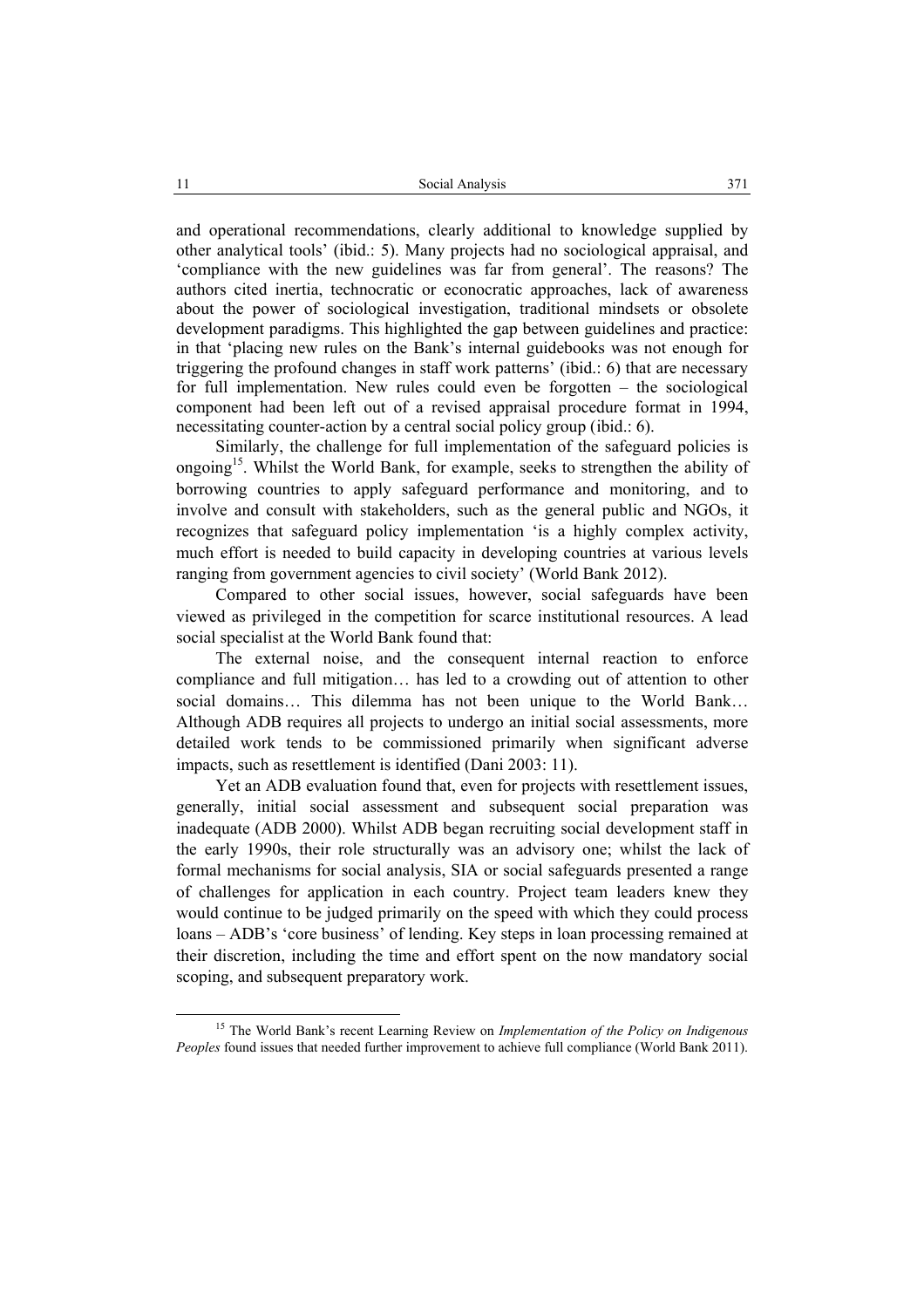### *CREATING INSTITUTIONAL SPACE*

Despite uneven application, however, these policies and procedures had major impacts in policy dialogue. OMS 2.20, for example, triggered policy discussion within the institution, among borrowers, and among social actors in different contexts. For a formative period during the Bank's history the OMS 2.20 represented an enabling policy for work on social dimensions (Davis 2004). It articulated and legitimized a balance in the Bank's objectives between economic and social development – thus logically demanding tools and approaches to support social development. It linked poverty alleviation with sociological as well as economic variables. It was the first formal Bank policy to focus on the importance of women during project appraisal, on their potential role in project implementation and on project impacts upon them (Davis 2004). It was the first formal policy to focus on the importance of beneficiary participation and local organizations during project preparation, and to require a strategy to engage them, not just during preparation, but through the life of the project. Amongst others, it stimulated further work on gender, participation, local level organizations, social factors of poverty and benefits distribution. In this sense the OMS 2.20 provided an internal conceptual and organizational mandate both for project level actions and for enriching and extending sociological knowledge more broadly within the Bank's development models – it provided an essential early step towards the Community Development Framework (CDF), as discussed below. The OMS 2.20 created institutional space for sociological knowledge, called for more social specialists as professionals in appraisal, and began to generate a flow of social information that, in itself, led to new questions and new lines of enquiry.

The spread of the World Bank's policies on involuntary resettlement (1980) and indigenous peoples (1982) in forms adapted to other and international financial institutions such as ADB and the International Finance Corporation (IFC) (1998) coalesced as an international benchmark for a 'social safeguard' 16. The resettlement benchmark spread to bilateral donors through *Guidelines*<sup>17</sup> of the Organisation for Economic Cooperation and Development (OECD 1992); and to the United Nations through the *Guiding Principles on Internal Displacement* which encompass development-forced displacement amongst other forms (United Nations 2004).

Private sector entities doing business with financial institutions such as ADB or IFC must meet the safeguard standards of those institutions. Leveraging extends the policy reach – for example, all the components of a project which is jointly-

<sup>&</sup>lt;sup>16</sup> The current form of the World Bank's policy on involuntary resettlement is referenced at World Bank 2002; and on indigenous peoples is at World Bank 2005. ADB approved policies on involuntary resettlement (1995) and on indigenous peoples (1998), both subsequently revised in 2009. 17 'Guidelines for Aid Agencies on Involuntary Displacement and Resettlement' of the

Development Assistance Committee of the OECD (OECD 1992). Some bilateral donors have prepared their own policies on resettlement in accordance with these principles.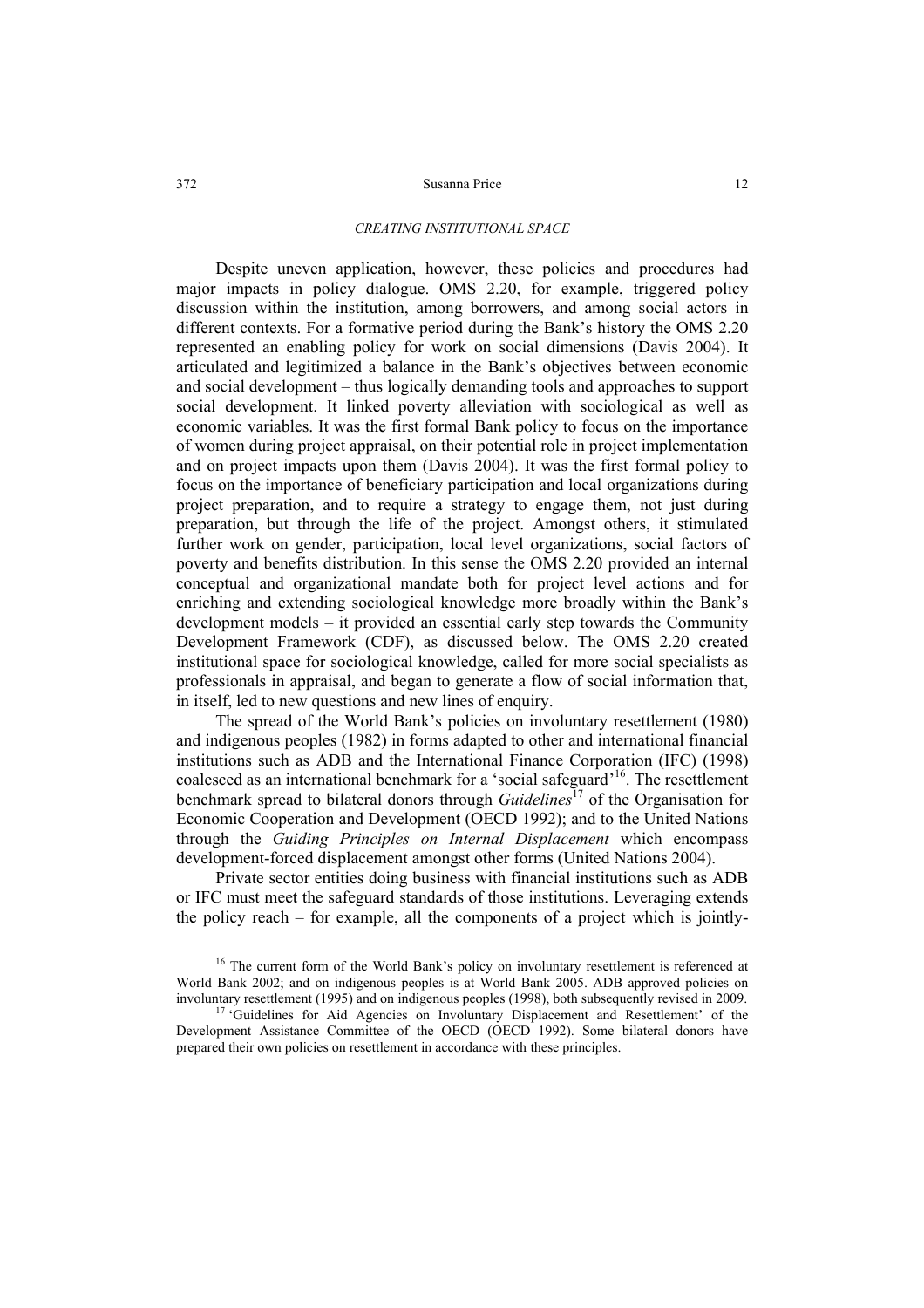financed with the World Bank must comply with World Bank policies, including those components financed by other agencies, whether from the public or private sector. Private sector entities such as the Equator Principles for financial institutions have also adopted, voluntarily, codes based on these standards (Cernea 2005). The Equator Principles, with over 70 signatory financial institutions, now claim approximately 70 per cent of international project finance debt in emerging markets. Signatories undertake only to lend to projects which are both willing and able to comply with the Equator Principle standard on social and environmental policies and procedures (Equator Principles 2012). The procedures, based on the newly revised (January 2012) Performance Standards of the IFC, draw upon World Bank policies and procedures, and encompass environmental and social management systems, labour and working conditions, community health, safety and security, land acquisition and involuntary resettlement, indigenous peoples and cultural heritage, amongst others  $(IFC 2011)<sup>18</sup>$ . Social management systems link policy objectives with institutional priorities, implementation strategies, stakeholder identification and engagement, resource deployment, monitoring and evaluation. Casting social analysis into a business management process, for example, IFC's Performance Standard 1 envisions that private sector clients will establish an effective Environmental and Social Management System (ESMS) as a dynamic and continuous process initiated and supported by management… involves engagement between the client, its workers, local communities directly affected by the project... Drawing on the elements of the established business management process of "plan, do, check, and act", the ESMS entails a methodological approach to managing environmental and social risks… and can lead to improved financial, social, and environmental outcomes (IFC 2011).

# *WIDER POLICY IMPACTS – PERVERSE REVERSALS IN PRACTICE*

The phrase 'putting people first' assumed a new prominence in global policy statements, as the discourse of development widened. In the United Nations' (UN) World Summit for Social Development (1995), for example, governments reached 'a new consensus on the need to put people at the centre of development pledging to make the conquest of poverty, the goal of full employment and the fostering of social integration overriding objectives of development' (United Nations 1995). This work paved the way for the UN's Millennium Development Goals (MDGs) (2001) which reflected both income and non-income poverty reduction targets, and would be ratified by governments and agencies around the globe.

Increasing scrutiny, intensifying during the 1990s by civil society groups, parliamentarians, and non-finance ministry officials in both borrowing and funding

<sup>&</sup>lt;sup>18</sup> The IFC also encourages community outreach, and has a manual for stakeholder engagement (IFC 2007).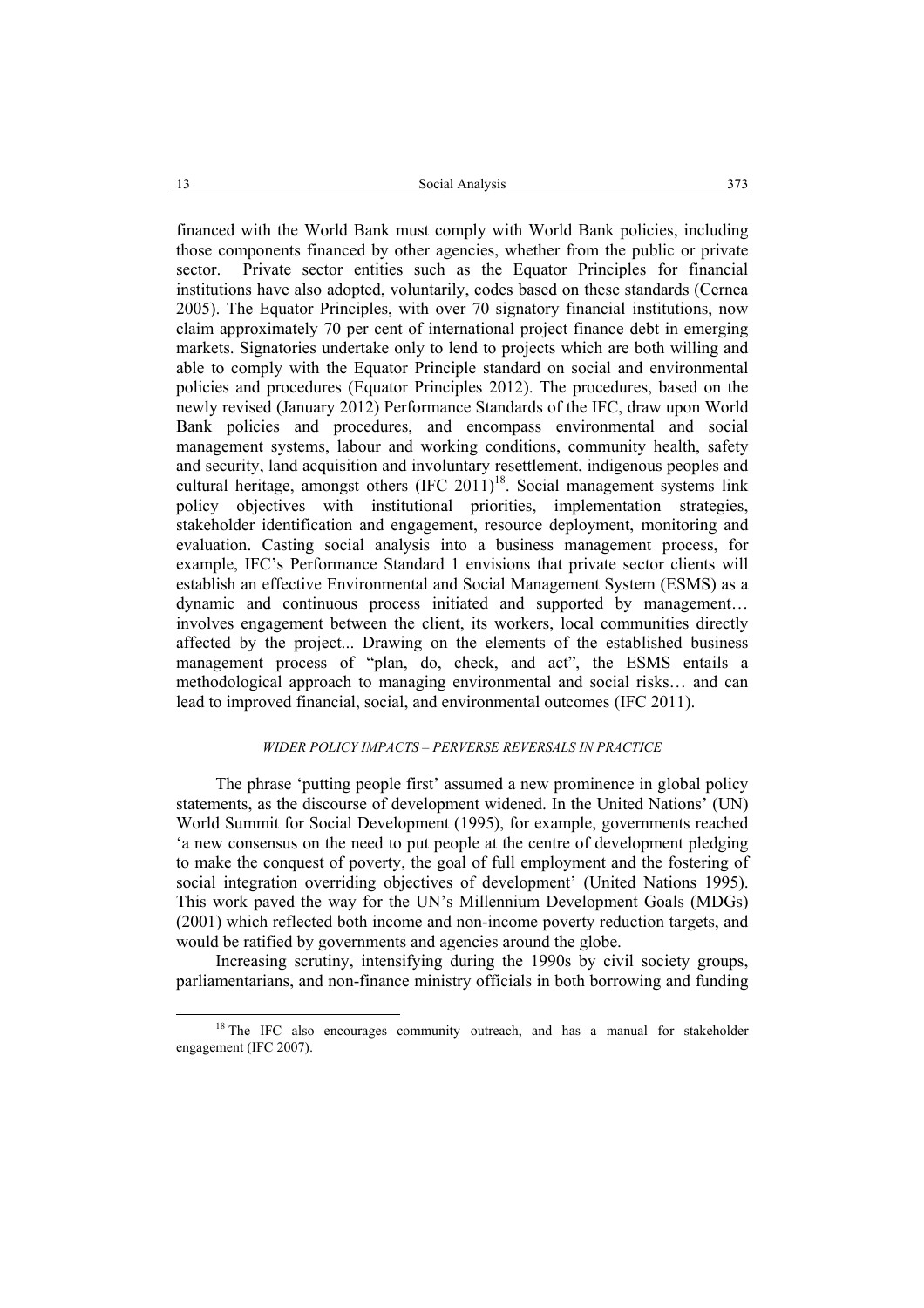countries placed multilateral and bilateral development agencies under pressure to widen the policy agenda.

ADB adopted explicit objectives of poverty reduction complementing policies on social safeguards, gender and development, co-operation with NGOs, and social protection. The World Bank's CDF had the expressed intention to put people and poverty reduction at the centre, prioritizing partnerships and promoting knowledge (Kagia 2005). Building upon the World Bank's social safeguard policies the CDF broadened the social development agenda drawing upon the work of internal social development specialists (Davis 2004). The CDF encompassed, but looked beyond, the project cycle to an 'empowerment agenda' involving community driven development, civic engagement, and social accountability, which delivered huge loans directed under innovative governance arrangements towards local levels of government and civil society (Ibid). Social analysts began to develop new analytical tools for different levels of social reality: local, meso, macro, regional or global. The multi-dimensionality of poverty required social analysis. This entailed social analysis at three levels: firstly, macro-social analysis of the 'socio-cultural, institutional, historical, and political context carried out upstream as inputs into the Country Assistance Strategy (CAS) process, or to support policy formulation and sector strategies' (World Bank 2003b: 7). Secondly, sociological appraisal addressed the 'opportunities, constraints and likely impacts as an integral part of project appraisal to judge whether the project's social development outcomes have been clearly identified, the project is socially sustainable and Bank support is justified' (ibid.). Thirdly, social assessment would be 'undertaken by the Borrower for the purpose of obtaining the views of stakeholders in order to improve the design of the project and establishing a participatory process for implementation and monitoring (ibid.). Social analysts advocated taking social analysis to proactively select and design strategic poverty reduction interventions, together with economic analysis (Dani 2003: 2) through Poverty and Social Impact Analysis (PSIA) (WB 2003a). An evaluation in 2009 found that, whilst some PSIA had been very effective, overall the approach had been limited, requiring new financing and invigoration (Dani and Beddies 2011).

Whilst objectives were shifting to emphasise people-oriented poverty reduction and social development, in a perverse reversal the institutions, concerned about undermining the core business of lending began to explore faster lending modalities. Earlier policy and procedures on social analysis, focused as they were on projects investments with identifiable populations in a zone of impact, particularly for rural-based projects, had limited application to new modalities such as the World Bank's structural adjustment, sector-wide approaches, programmatic and policy based lending and a shift from infrastructure to social sector services. As a result, in 2003 a Senior World Bank Social Analyst wrote: 'Most staff today are not even aware about the existence of … OMS (2.20)' (Dani 2003: 8−9).

ADB based its overarching poverty reduction policy (ADB 1999) on the twin pillars of economic growth and social development. Current ADB policy and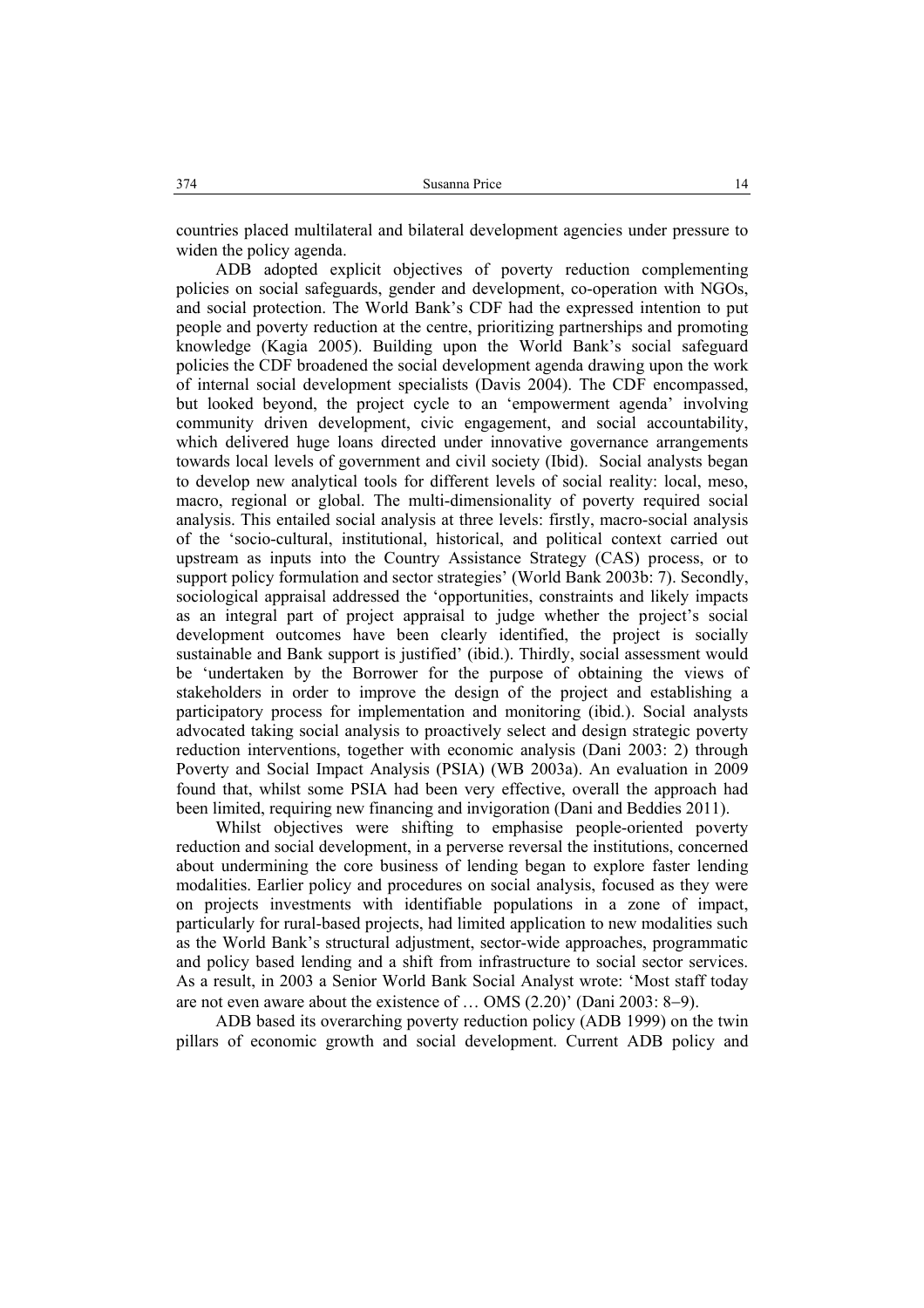operational procedures build upon this foundation to articulate links between social analysis, social development and the achievement of ADB's overarching goal of poverty reduction. These procedures apply to ADB's public and private sector projects and programs (ADB 2007, 2010) – yet, in another disjuncture between policies and practice, the procedures are not reflected in conceptual, operational or financing strategies in ADB's current Long Term Strategic Framework 2020 (ADB 2008). This framework does not refer to social development.

ADB in 2005 officially linked a stagnation in loan approvals<sup>19</sup> with a need for 'new products and less arduous procedures' including safeguard 'improvements' (ADB 2006: 7). It proposed an Innovation and Efficiency Initiative that would reduce transaction costs, streamline and simplify business processes and developing new financing instruments and modalities to become 'more client- and results-oriented, and efficient' (ibid.: 11). New financial instruments such as the multitranche financing facility, mainstreamed in 2008, would move more money faster, involving less scrutiny since most sub-projects were to be prepared and approved only after Board approval.

# **CHINA: NATIONAL PERSPECTIVES AND CHANGING SOCIAL SPACES**

#### *SOCIAL TRANSFORMATIONS*

China's steps towards forms of social assessment for investment projects is occurring as China tempers its focussed pursuit of economic growth with explicitly articulated concerns for the social costs of that growth – and as China shifts from 'command and control' modes of governing to modes of governing that open up new social spaces and opportunities (Price 2007). The national government has formally replaced a focus on GDP growth as the single most important performance indicator for local government officials (Zheng and Fewsmith (eds) 2008) by a concern with growth that balances economic and social development.

The transition from a centrally planned state to a socialist market economy has involved the selective transformation of the state and its processes to support the market and to align more closely with a range of international standards. This entailed new modes of governing through extensive reorganisation of state government, especially during the period of Zhu Rongji's reforms (1998−2000). Administrative reorganisation, decentralisation, industrial and financial reform now permit new forms of interaction between market and state, and new forms of networking through the information society (Ong and Zhang 2008). Concepts of

<sup>&</sup>lt;sup>19</sup> ADB's loan approvals had stood at about \$5.2 billion a year over the previous 10 years. Ordinary capital resource (OCR) disbursements had declined steadily, with a 38 per cent drop in ADB's gross annual income (ADB 2006: 6).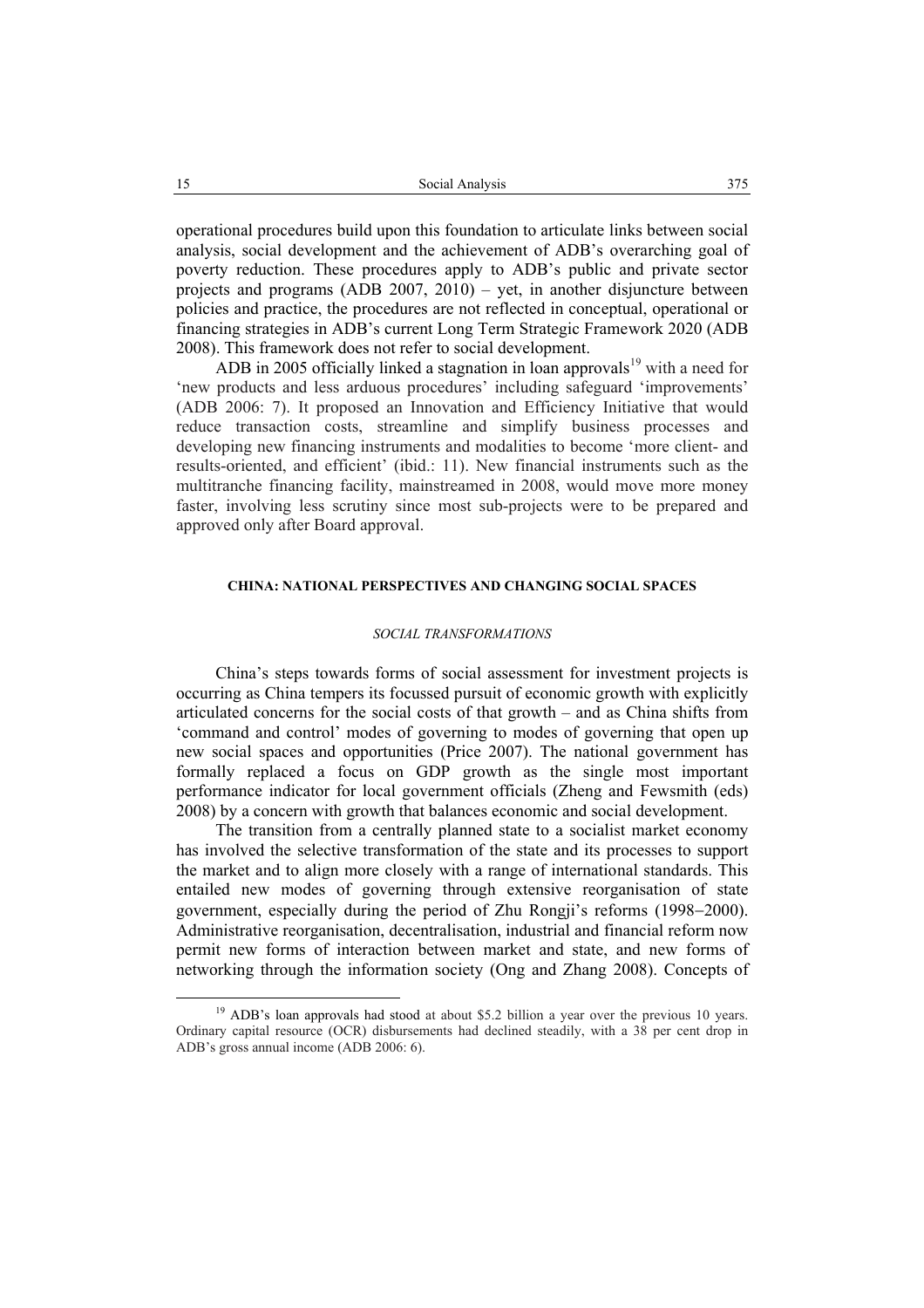government versus governance have been compared and debated, between 'power of government operating from top down… primarily through orders, statutes, bureaucracy and coercion' and 'power of governance' which operates 'mutually… primarily through collaboration, coordination, negotiation, social networking, identity and consensus' (Yu 2002 in Jeffreys and Sigley 2009: 12). Xu (2009: 40) credited the World Bank and United Nations with a recent shift from 'letting the market decide' to correcting 'market imperfections' by 'paying more attention to social aspects of the market economy, especially through governance'.

Managing the market in the context of growing decentralisation and inequality poses significant challenges if benefits are to be shared equitably. Whilst poverty overall has been significantly reduced in China, there are growing inequalities within cities, between cities and the countryside, and between regions (Xu and Zhang 2010; Sutherland and Yao 2011). Large investment projects can entail significant technical, environmental and social risks, as evidenced in recent the rise in recorded civil disturbances (CSSA 2010), the vast majority of which were caused by land acquisition, resettlement compensation, and environmental pollution related to project investments. Similarly the use of the *xinfang* (letters of complaint) has increased, a mechanism for lodging complaints with higher authorities and seeking justice, especially focusing on corruption and land acquisition problems (Perry 2010).

### *ADDRESSING THE SOCIAL COSTS OF TRANSFORMATION*

With the new spaces and increasing complexity in China's social fabric, the leadership has been exploring strategies to address the social costs of transformation, and to foster a balanced and harmonious society. For example, by 2003 the leadership had articulated a 'new development perspective' (*xin fazhanguan*), that broadens objectives beyond economic growth in favor of 'putting people at the centre' (*yi ren wei ben*) (Gransow and Price (eds) 2007: 4). Whilst retaining ambitious economic growth targets, for the first time the 11<sup>th</sup> Five-Year National Plan for Economic and Social Development recognised certain limits to economic growth, and introduced the idea that improving life quality matters. The 12<sup>th</sup> Five-Year National Plan for Economic and Social Development (2011) continued these themes. Recognizing that income increases had lagged behind economic growth, the Plan expressed a core goal to build a fairer society by spreading the wealth more evenly among China's 1.34 billion population, by boosting spending on education, health care and public housing, and initiatives intended to narrow the wealth gap between the rich and poor. Leaders criticized the 'outdated mindset and the GDP-oriented criteria for evaluating the performance of government officials as obstacles that might keep the five-year plan from being fully realised. The central government would adopt new performance evaluation criteria for local governments and give more weight to the efficiency of economic growth, environment protection and living standards' (Zhang 2011).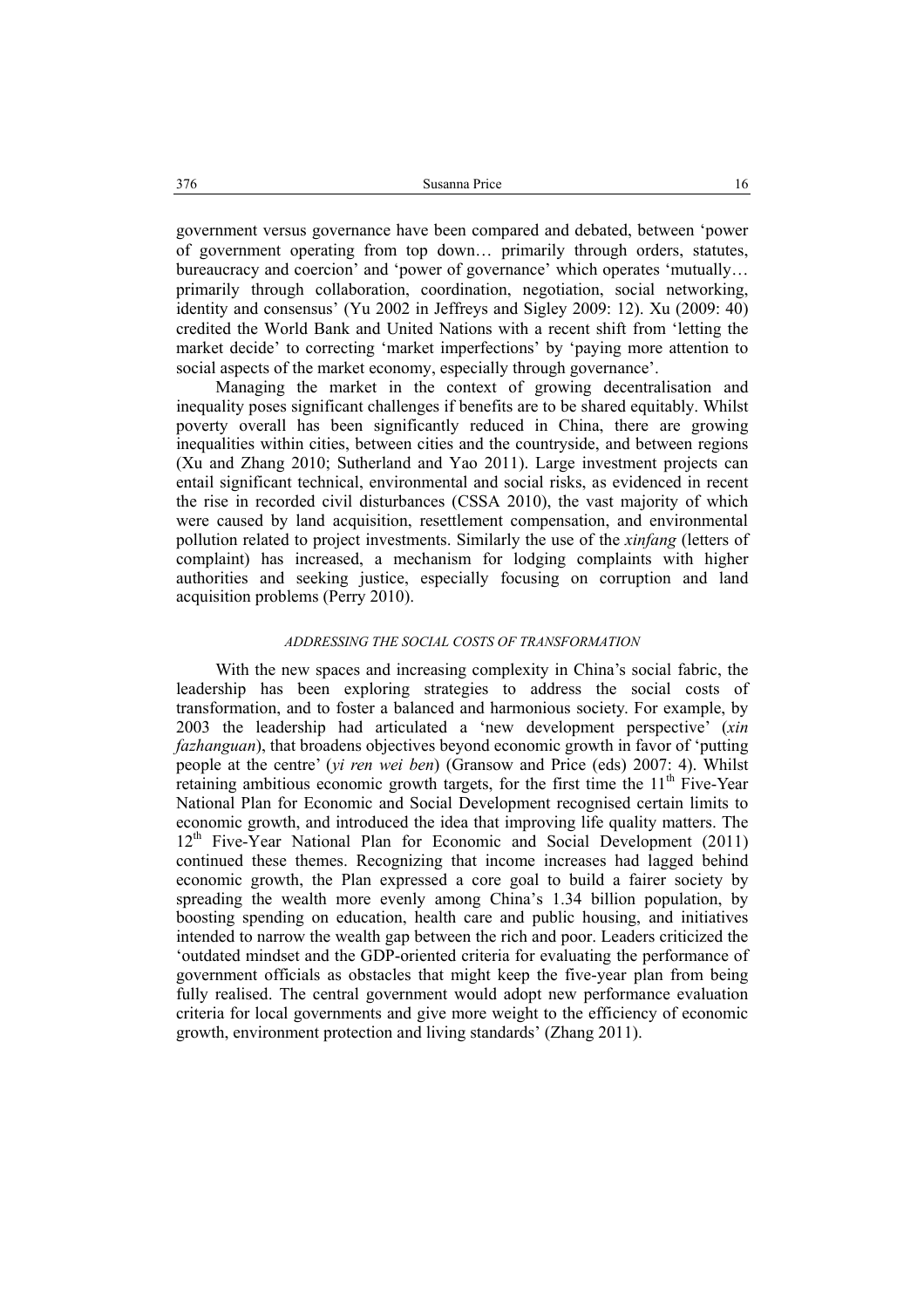China officially recognizes social development objectives, the central planning agency, the National Development Research Council (NDRC) having a mandate for overall coordination between economic and social development, through the annual, medium and long-term development plans; by regulating project investments; by monitoring social development trends; and by formulating and implementing social development strategies, laws and regulations, amongst others (NDRC 2012). The challenge will be to realize such objectives, change resource allocation decisions and achieve full implementation of state policies, laws and regulations at the local level in the context of persistent systemic and structural features that continue to reinforce practices favouring economic growth (Naughton 2010: 84). This includes, for example, intense pressures for land development, whether legal or illegal, by local governments at various administrative levels (Lin 2009: 6).

#### *NEW SPACES FOR SOCIOLOGICAL KNOWLEDGE*

China has long held a tradition of field research as a basis for shaping social action to promote modernisation (Gransow 2003, Guldin 1994). Zheng described a 'tortuous path' (2006: 19) of sociology comprising activity and then forced isolation, which has been marked by a recurring theme: 'Chinese social reality' has consistently localized foreign theories and methods (Zheng 2006: 19−20).

The term 'harmonious social development', articulating a vision of a more socially aware, less destructive type of growth arose in the Chinese discipline of sociology (Zheng 2006: 34). China's recent policy goal of building an 'all-round well-off and harmonious society' has allowed certain problems to be named, contributing to 'the identification of such problems as social problems' (Xu 2009: 39). As part of the policy, central government has called on specifically social and local forces to provide social services, and thereby assist the state in building the 'harmonious society' – through the control of those social forces under the auspices of the governing Party. These developments have led to a new emphasis on the deployment of social scientists, especially to work on issues surrounding social stratification. 'Chinese sociologists, demographers and statisticians are at the forefront in providing the expert knowledge required for a discursive and epistemological shift away from GDP oriented growth' with a new focus on inequality (ibid.: 46). In terms of governmental technologies, do these measures to 'tame protests and to solve what the leadership deems to be specifically 'social' problems' by turning 'problem identification and solution into an 'arts of government' rather than a process leading to the need for systemic change' (ibid.: 45)? Increasingly, social analysts participate in investment planning and appraisal preceding decisions on major state investment projects (CIECC 2004).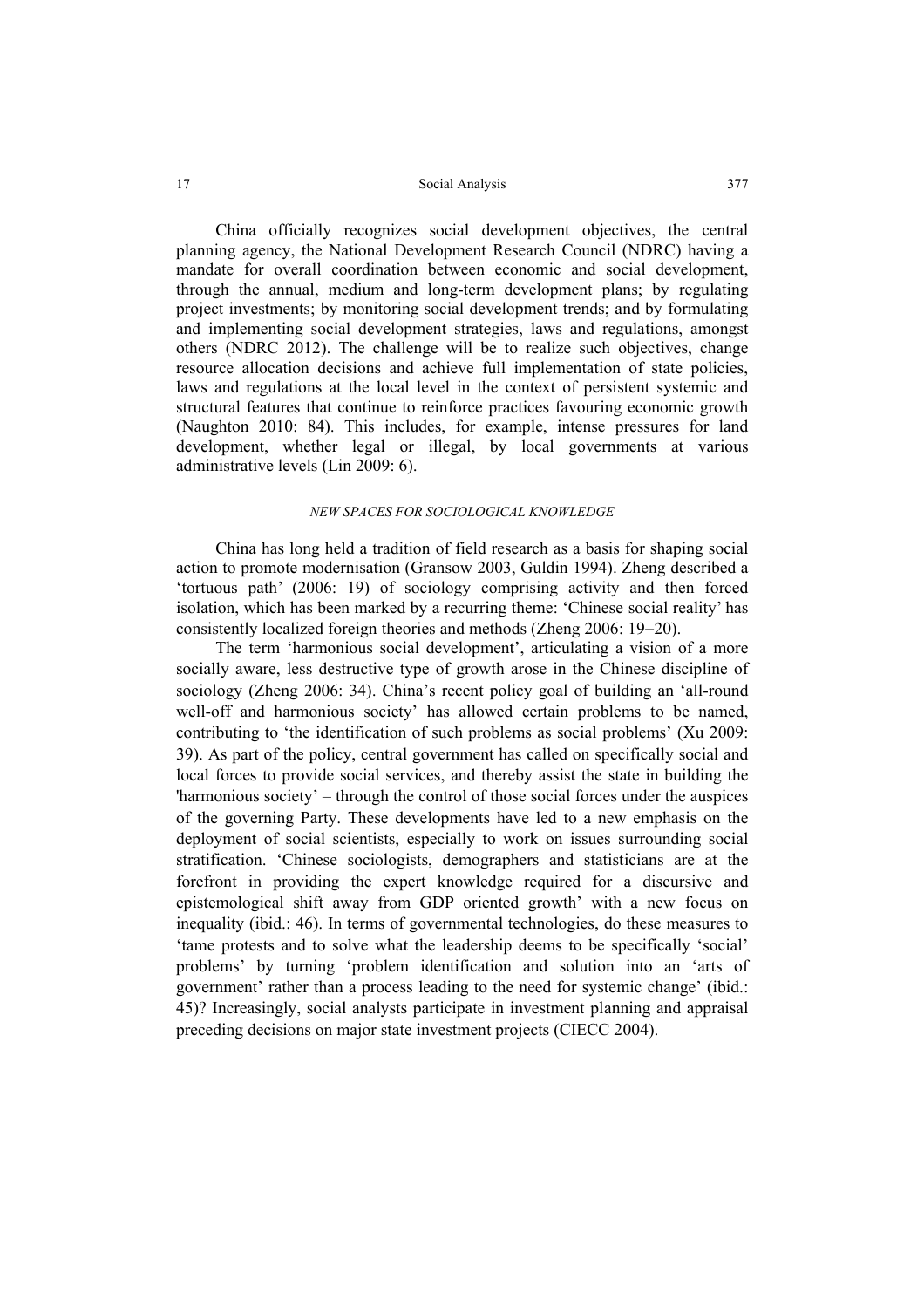### **SOCIAL ASSESSMENT IN CHINA**

Since 1978, China has reformed in stages the centralized planning system for investment decision making, requiring feasibility studies for significant investment projects from the 1980s (Ping 2009), and developing methods for investment appraisal as practiced internationally, focusing initially upon economic appraisal methods (CIECC 2004). This later expanded to encompass environmental impact assessment under an environmental regulatory system (CIECC 2004).

Social issues reached investment planning through incremental steps from the 1980s onwards. From 1993, participatory social assessments were permitted for internationally funded projects. The 2003 EIA Act expanded earlier laws, requiring people's participation in environmental management. A 2012 Ministry of Environment EIA Technical Guideline, to be regulated through the EIA framework, strengthens requirements for stakeholder engagement 'up front' in project preparation and requires SIA for projects with construction impacts (Xiao et al. 2012). SIA includes a socio-economic baseline and prediction of social impacts through quantitative or qualitative analysis, to be managed through mitigation. The Guidelines focus on a key social risk factor, land acquisition (see below), but also encompass public health, cultural heritage and community infrastructure. This important step will be implemented initially as a pilot.

Systematic studies on project-based social assessment methodology in China started from the 1980s. A detailed research paper on its use in investment projects appeared in 1993 (Wang and Marsden 1993). Later studies were primarily carried out by the China International Engineering Consulting Corporation (CIECC); Investment Research Institute of the State Planning Commission (now the NDRC); and the Research Institute for Standards and Norms of the Ministry of Construction (RISN), resulting in a number of publications. Key Chinese sectoral agencies have prepared in-house documents setting out methods for social assessment that could be selectively applied in project preparation. NDRC has endorsed several recent Guidelines setting out requirements for social assessment and resettlement planning along with economic, financial, and environmental assessment in certain public and private projects (CIECC 2004).

A 2002 NDRC-endorsed *Guideline*, which, for the first time integrated social assessment into feasibility studies, along with economic, financial, environmental, technical and other parameters, presents a wide-ranging and comprehensive mapping of social assessment that looks for opportunities for enhanced impact as well as social risk management. The *Guideline*, adopting a participatory approach, defined the role and scope of social assessment, introduced the major components and presented procedures and techniques for social assessment. The three key elements are a social impact assessment, an analysis of the 'mutual adaptability' of the project and its regional social environment, and a social risk analysis. It defined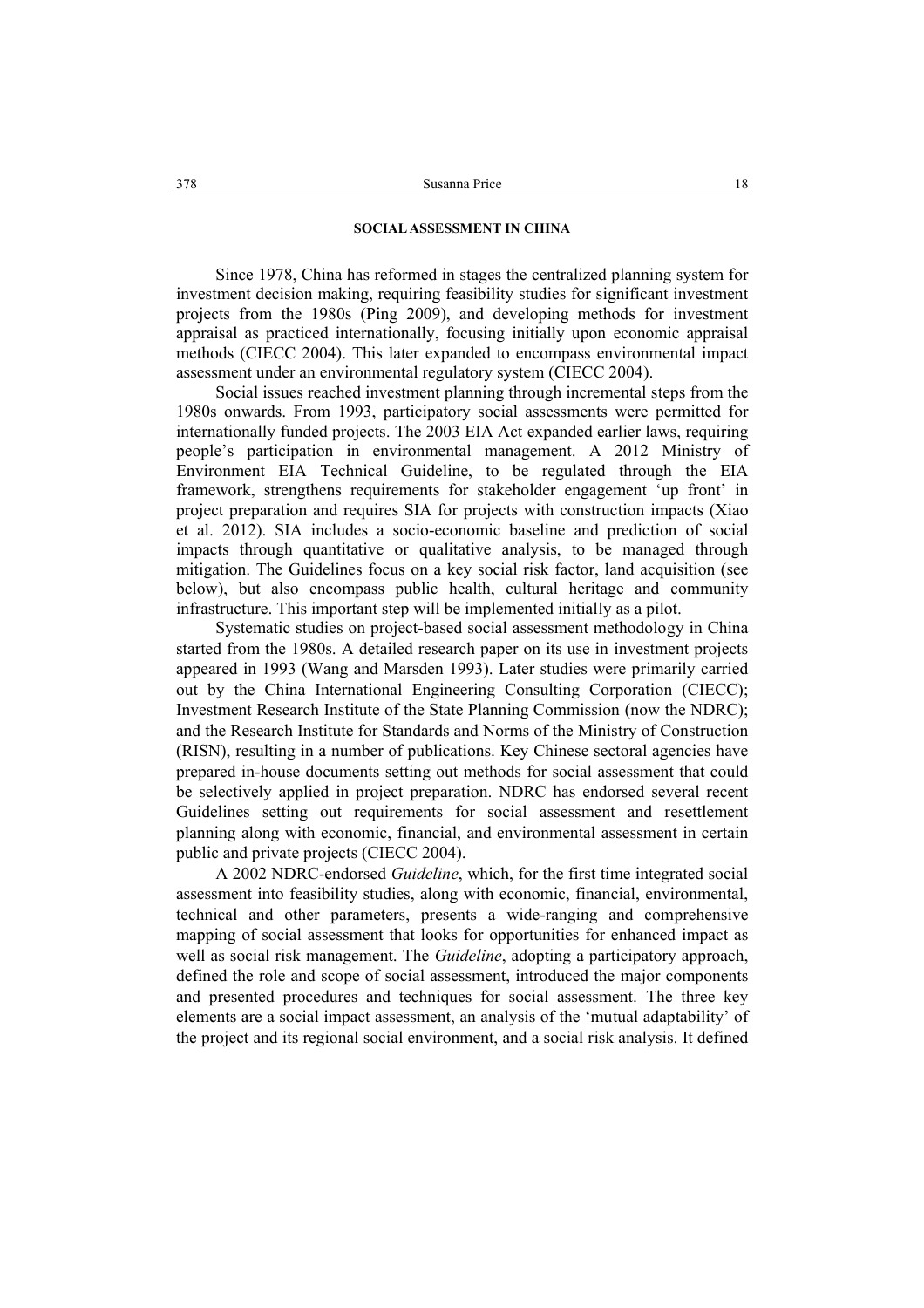the social content to include incomes, living standards, likely impacts, stakeholder identification and analysis $^{20}$ .

Next, the analysis of 'mutual adaptability' between the project and its regional social environment aimed to engage key stakeholders and enhance the project design in light of social variables $^{21}$ . Finally, social risk analysis focused on possible sources of social, ethnic or religious conflict, and designed measures to avoid, reduce or mitigate those risks (Ibid.: 8−9).

Whilst the government has taken important steps towards establishing methods and content for social assessment, major challenges remain to its full implementation throughout the investment project cycle, in the context of a transforming investment management system (State Council 2004) and through local government responses to policy shifts from above.

#### **CONCLUSION**

Policies and procedures constructing the content and methods for social analysis are resonating in China. Yet challenges remain in China and other developing countries that are still without the key legal and institutional elements of regulatory framework for SIA or other formal mechanisms that allow them to identify and manage the social process, including social risks and opportunities for project investments, in the context of induced development.

Social analysis, building on pioneering work that mobilized support, has achieved a measure of recognition internationally in investment planning and management alongside economic, financial, environmental and other forms of analysis. Increasingly, both public and private sector investors recognize that it is

 $20$  The social assessment has eight essential elements: a study on how the project will affect local residents' income and their job assignments; a study on likely project impact on affected people's living standards and quality of life; an analysis of the likely project effects on local residents employment situation; an identification and review of stakeholders, determining the degree to which affected groups might suffer losses that require appropriate compensation means and methods; a focus on analyzing the likely positive and negative project effects on vulnerable groups such as women, children and the handicapped; an analysis of the likely project effects on the level of local infrastructure and social services; and, finally, an analysis of the impact on the customs and religious beliefs of the local ethnic minorities (quoted in Gransow and Price 2007: 9).<br><sup>21</sup> In a three stage process social assessment involves, firstly, investigating and forecasting the

attitudes towards the project of different interest groups, assessing the degree to which these groups can be expected to become involved, with the ultimate aim of selecting a participatory process that can contribute to project success. Secondly, it requires investigating and forecasting the attitudes towards the project of local organisations, assessing the degree to which these groups can be expected to support the project. Thirdly, it requires reviewing prospects for utilizing locally available technology, together with the degree of match between local culture and the project design, to maximize complementary and sustainable approaches (Ibid.: 8–9).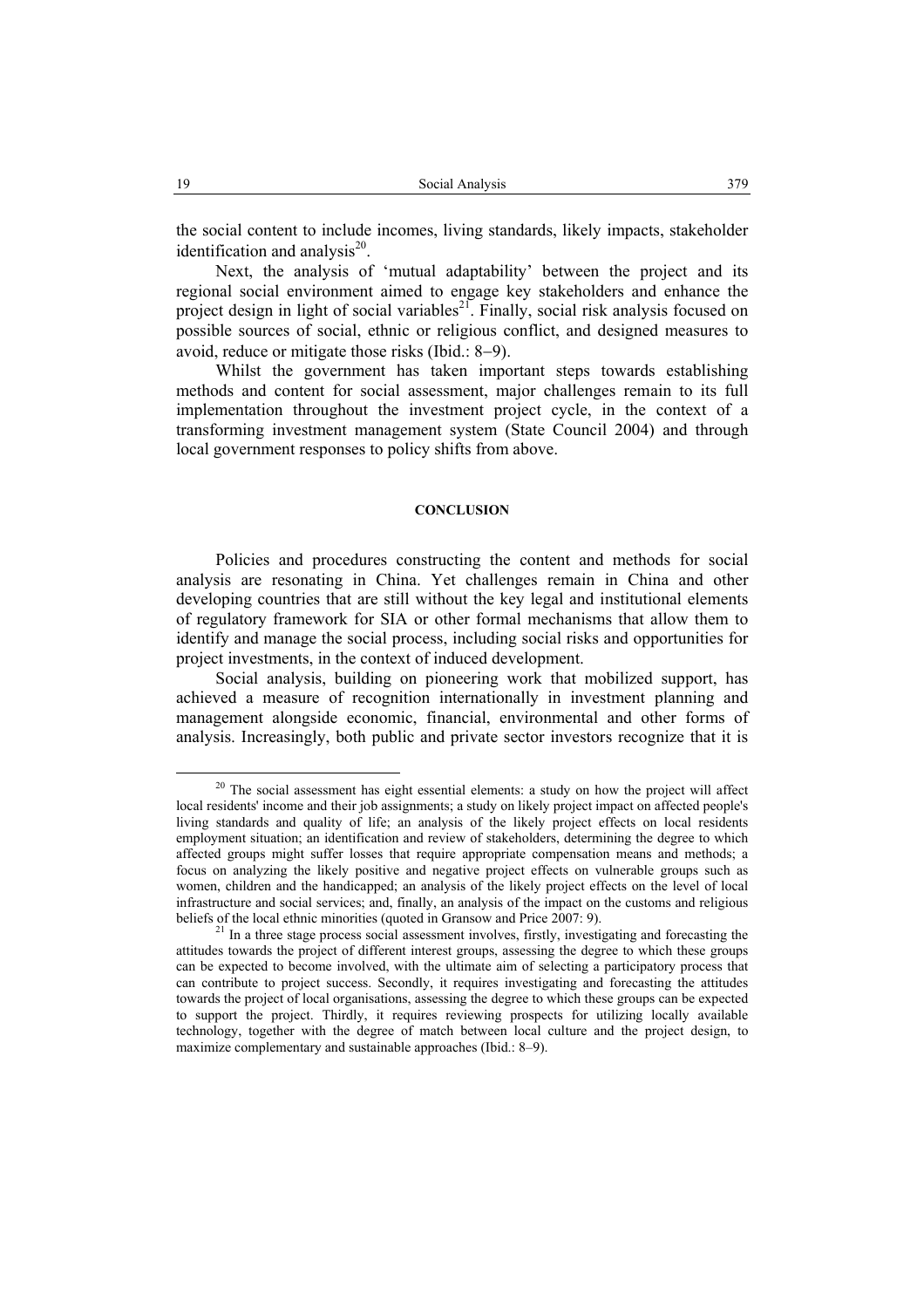in their own interest to manage investments so as to gain public trust by engaging those social actors who will help to determine the degree of success and sustainability. International and bilateral organisations and, increasingly, governments issue guidelines for forms of social analysis or SIA that may encompass the entire investment project cycle. Private sector entities gradually adopt, voluntarily, codes for managing social risk, and social management systems that engage with stakeholders to address those risks and opportunities through the life of a project. Social analysis has proved itself integral to the application of policies protecting those at risk in projects – the displaced, the indigenous, minorities; and to understanding the socio-cultural dynamics of the multidimensionality of poverty.

Yet this analysis demonstrates that constructive transformation requires application as well as statements – or policies and procedures risk remaining a 'policy artefact', a 'text' without 'effect'. The written word does not necessarily remove 'on-paper' tokenism, nor eliminate those slippages in organizational support between the guidelines and their practice, nor overcome neglect nor challenges that may empty out policy statements of their efficacy. Policies and procedures do not necessarily eliminate the ambiguities and disjunctures as projects and programs roll out on the ground, nor capture opportunities, nor protect people at risk of induced change. Realising that full potential depends upon the level of commitment to their articulated policy frameworks by key development organisations and corporations, with provision of the necessary capacities, time and resources. In each country, realising that full potential depends on enactment of legislative and regulatory frameworks that encompass participative social analysis as a strategic device, backed by supportive institutional responsibilities and appropriate resources, with mandates to address the social factors of poverty.

#### **REFERENCES**

- 1. APTHORPE, RAYMOND (1970), *People, Planning and Development Studies: Some Reflections on Social Planning.* London: Frank Cass.
- 2. Asian Development Bank (ADB) (1993), *Guidelines on Incorporation of Social Dimensions into ADB Operations,* Manila.
- 3. 1999, *Poverty Reduction Strategy.* Manila. Retrieved 24 April 2011. http://www.adb.org/documents/ reports/annual\_report/1999/default.asp
- 4. Asian Development Bank (2000), *Special Evaluation Study of the Policy Impact of Involuntary Resettlement.* Manila. Accessed 7 February 2012. http://www.adb.org/Documents/PERs/sstoth-2000-08/ses-resettlement.pdf
- 5. Asian Development Bank 2006, *Annual Report for 2005*, Manila.
- 6. 2007, *Handbook on Social Analysis.* Manila. Available: http://www.adb.org/Documents/ Handbooks/Poverty\_Social/default.asp
- 7. 2008, Strategy 2020: The *Long Term Strategic Framework (LTSF) of the ADB 2008*−*2020*, Manila. Retrieved 10 April 2011, http://beta.adb.org/documents/strategy-2020-working-asiaand-pacific-free-poverty)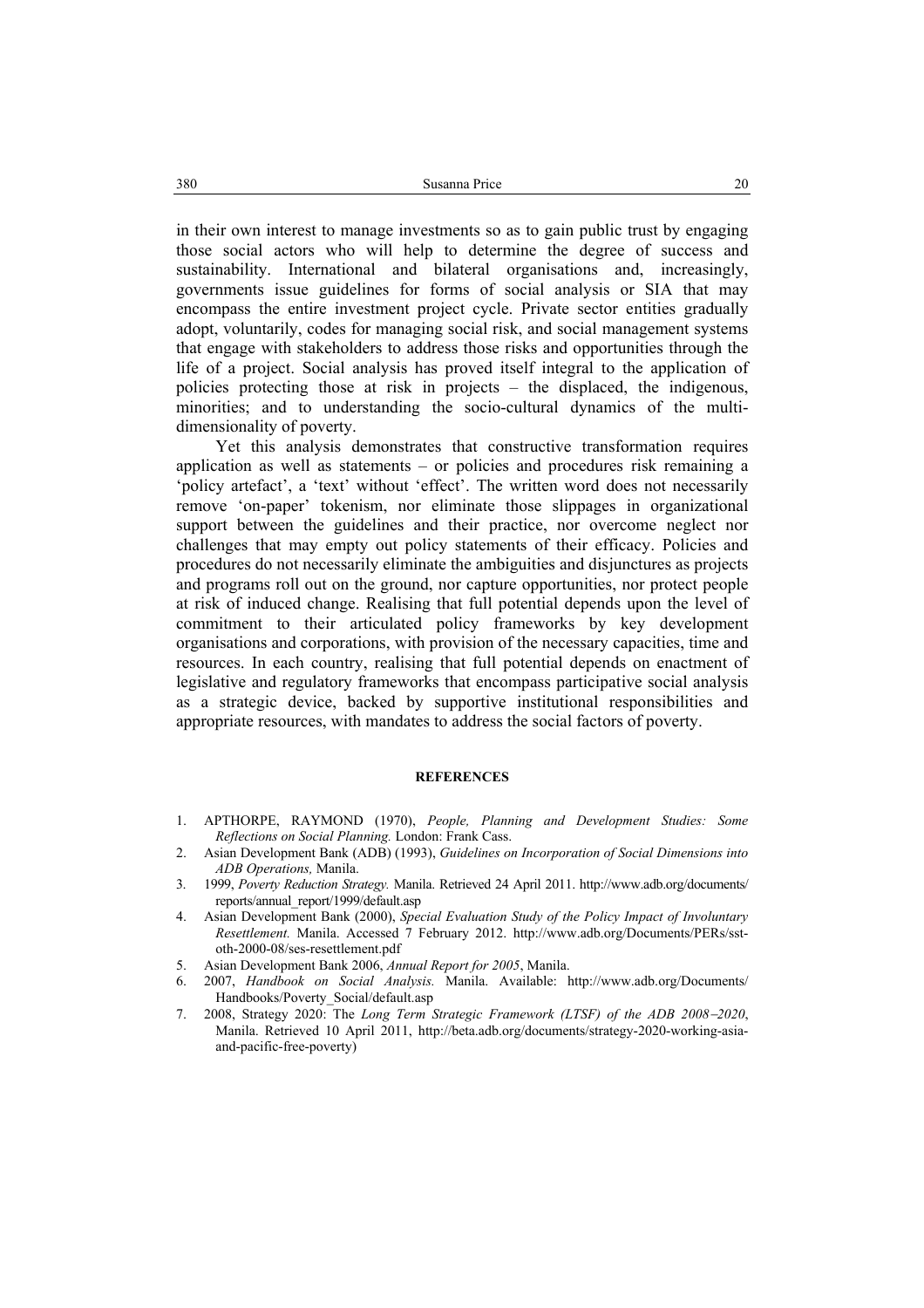- 8. 2009, *Safeguard Policy Statement: ADB Policy Paper*, Manila.
- 9. 2010. Incorporation of Social Dimensions into ADB Operations. In *Operations Manual*. OM C3/BP, footnote 10, p. 1. Available 1 July 2011. http://www.adb.org/Documents/Manuals/Operations/OM-C<sub>3</sub> ndf
- 10. AusAID. (1989), 'Social Analysis and Community Participation Guidelines'. Canberra.
- 11. BARROW, C. J. (2000), *Social Impact Assessment: an Introduction.* London: Arnold.
- 12. BEBBINGTON, ANTHONY J. WOOLCOCK, MICHAEL, GUGGENHEIM, SCOTT (2006), 'The Ideas-Nexus Practice in International Development Organizations: Social Capital at the World Bank', in Bebbington, Anthony J., Woolcock, Michael, Guggenheim, Scott, Olson, Elizabeth A. (eds), *The search for empowerment: Social capital as idea and practice at the World Bank*, Kumarian Press, Bloomfield CT USA.
- 13. BECKER, H., and F. VANCLAY. (eds). (2003), *The International Handbook of Social Impact Assessment: Conceptual and Methodological Advances.* Cheltenham, UK: Edward Elgar Publishing.
- 14. BURDGE, R. (2002), 'Why is social impact assessment the orphan of the assessment process?' *Impact Assessment and Project Appraisal,* 20(1), pp. 3−9.
- 15. BURDGE, R. (2003a), 'The practice of social impact assessment background', *Impact Assessment and Project Appraisal*, 21(2), pp. 84−88.
- 16. BURDGE, R. (2003b), 'Benefiting from the practice of social impact assessment', *Impact Assessment and Project Appraisal*, 21(3), pp. 225-229.
- 17. BURDGE, R. J. et al. (2004), *The Concepts, Process and Methods of Social Impact Assessment*, Middleton, WI: The Social Ecology Press.
- 18. CERNEA MICHAEL M., (2005), 'The Ripple Effect in Social Policy and its Political Context: Social Standards in Public and Private Sector Development Projects', in Michael B. Likosky (ed) *Privatising Development: Transnational Law, Infrastructure and Human Rights*, Martinus Nijhoff, Leiden.
- 19. CERNEA, MICHAEL M., (1996 and 1997), 'Sociological Practice and Action-Research on Population Resettlement', Parts I and II in *Journal of Applied Sociology.* Second Edition, New York and London: Oxford University Press.
- 20. CERNEA, MICHAEL M. (1995), *Social Organization and Development Anthropology: The 1995 Malinowski Award Lecture*. Environmentally Sustainable Development Studies and Monograph Series No. 6, Washington D.C., The World Bank.
- 21. CERNEA, MICHAEL M. (ed) (1991), *Putting People First: Sociological Variables in Rural Development*, Second edition, World Bank Publication.
- 22. CERNEA, MICHAEL M. and KUDAT, AYSE (eds) (1997), *Social Assessments for Better Development: Case Studies in Russia and Central Asia*, World Bank, Washington D.C.
- 23. China International Engineering Consulting Corporation (CIECC) (2004), *The Manual on Social Assessment in Investment Projects in China*, Beijing, China Planning Press.
- 24. China Social Science Academy (CSSA) (2010), *Blue-cover-book on Social Development in China.* Beijing.
- 25. DANI, ANIS (2003), 'From Mitigating Impacts to Improving Outcomes', an exploratory essay presented at the Conference on *New Directions in Impact Assessment for Development: Methods and Practice*, Manchester, 24−25 November 2003.
- 26. DAVIS, GLORIA (2004), *A History of the Social Development Network in The World Bank, 1973–2002.* Social Development Paper No. 56, The World Bank, Washington D.C.
- 27. Equator Principles (2012), Website. Retrieved 3 July 2012 from http://www.equatorprinciples.com/de Sardan, Jean-Pierre Olivier (2006), *Anthropology and Development: Understanding Contemporary Social Change*, London, Zed Books.
- 28. ESTEVES, A.M, FRANKS, D. and VANCLAY, F. (2012), 'Social Impact Assessment: The State of the Art', *Impact Assessment and Project Appraisal*, 23 February, Retrieved 12 June 2012 from http://www.tandfonline.com/doi/pdf/10.1080/14615517.2012.660356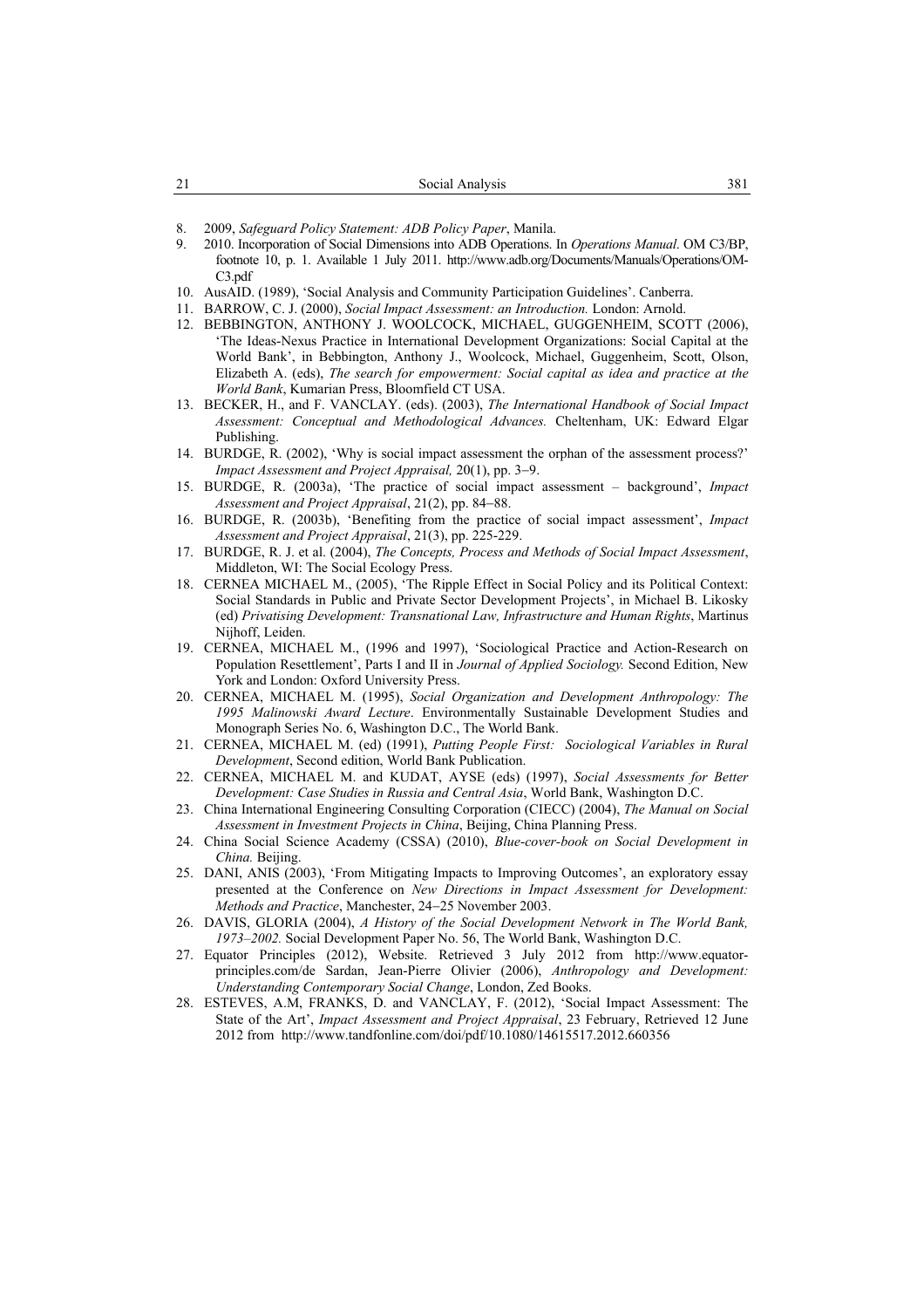| 382<br>Susanna Price |
|----------------------|
|----------------------|

- 29. GRANSOW, BETTINA, and PRICE, SUSANNA (eds) (2007), *Turning Risks into Opportunities: Social Assessment Manual for Investment Projects in China*, China International Engineering Company (CIECC), Research Series, China Planning Press, Beijing.
- 30. GRANSOW, BETTINA (2003), 'The Social Sciences in China' in Theodore M. Porter and Dorothy Ross (eds) *Modern Social Science*, Cambridge University Press, UK.
- 31. GREEN, MAIA (2011), 'Calculating Compassion: Accounting for some Categorical Practices in International Development' in Mosse, David (ed.), *Adventures in Aidland: the anthropology of professionals in international development*, Oxford, Berghahn.
- 32. GULDIN, GREG (1994), *The Saga of Anthropology in China: From Malinowski to Moscow to Mao*, Studies on Modern China, An East Gate Book, M. E. Sharpe, Armonk, New York.
- 33. HARRISON, J. and T. McDonald (2003), 'SIA in a Regional Development Bank: the Career of a Concept', *Impact Assessment & Project Appraisal* 21(2): 155.
- 34. HOFFMAN, LISA (2009), 'Governmental Rationalities of Environment in Contemporary China' in Jeffreys, Elaine, 2009, *China's Governmentalities: Governing Change, Changing Government*, Routledge London and New York.
- 35. International Association of Impact Assessment (IAIA) (2003), *Social Impact Assessment International Principles*, May, Special Publication Series No. 2. Retrieved 1 July 2011. http://www.iaia.org/publicdocuments/special-publications/SP2.pdf
- 36. International Finance Corporation (IFC) (2011), *Update of IFC's Policy and Performance Standards on Environmental and Social Sustainability, and Access to Information Policy***,** Retrieved 10 March 2012 from http://www1.ifc.org/wps/wcm/connect/fca42a0049800aaaaba2fb336b93d75f/Board-Paper-IFC\_SustainabilityFramework-2012.pdf?MOD=AJPERES
- 37. International Finance Corporation (IFC) (2007), *Handbook on Stakeholder Engagement: A Good Practice Handbook for Companies Doing Business in Emerging Markets*, Washington D.C. Retrieved 2 September 2011 from http://www.ifc.org/ifcext/enviro.nsf/AttachmentsByTitle/ p\_StakeholderEngagement\_Full/\$FILE/IFC\_StakeholderEngagement.pdf
- 38. JEFFREYS, ELAINE and SIGLEY, GARY (2009), 'Introduction' in Jeffreys, Elaine (ed.), 2009, *China's Governmentalities: Governing Change, Changing Government*, London and New York. Routledge.
- 39. KAGIA, RUTH (ed.) (2005), *Balancing the Transformation of the World Bank Development Agenda under James D. Wolfensohn 2995*−*2005*, World Bank, Washington D.C.
- 40. LIN, G.C.S. (2009), *Developing China: Land, Politics and Social Conditions*. London and New York: Routledge.
- 41. MATHUR, HARI MOHAN (2011), 'Social Impact Assessment: A Tool for Planning Better Resettlement' in *Social Change* March 2011 vol. 41 no. 197−120.
- 42. MOSSE, DAVID (ed) (2011), *Adventures in Aidland: the anthropology of professionals in international development*, Oxford, Berghahn.
- 43. National Development and Reform Commission (NDRC) (2012), Official Website: Main Functions of the NDRC. Accessed 29 February 2012. http://en.ndrc.gov.cn/mfndrc/default.htm
- 44. Naughton Barry (2010), 'Economic Growth', in Fewsmith, Joseph (ed.), China Today, *China Tomorrow: Domestic Politics, Economy and Society*, Rowman and Littlefield Publishers INC, Lanham.
- 45. ONG, AIHWA and ZHANG, LI (2008), 'Introduction: Privatizing China: Powers of the Self, Socialism from Afar', in Zhang, Li and Ong, Aihwa, *Privatizing China: Socialism from Afar*, Cornell University Press, Ithaca and London.
- 46. Organisation for Economic Co-operation and Development (OECD), Development Assistance Committee (1992), *Guidelines for Aid Agencies on Involuntary Displacement and Resettlement* on Guidelines on Aid and Environment No. 3, in Development Projects**.**
- 47. Overseas Development Administration (ODA) (1995), *A Guide to Social Analysis for Projects in Developing Countries*, London, HMSO.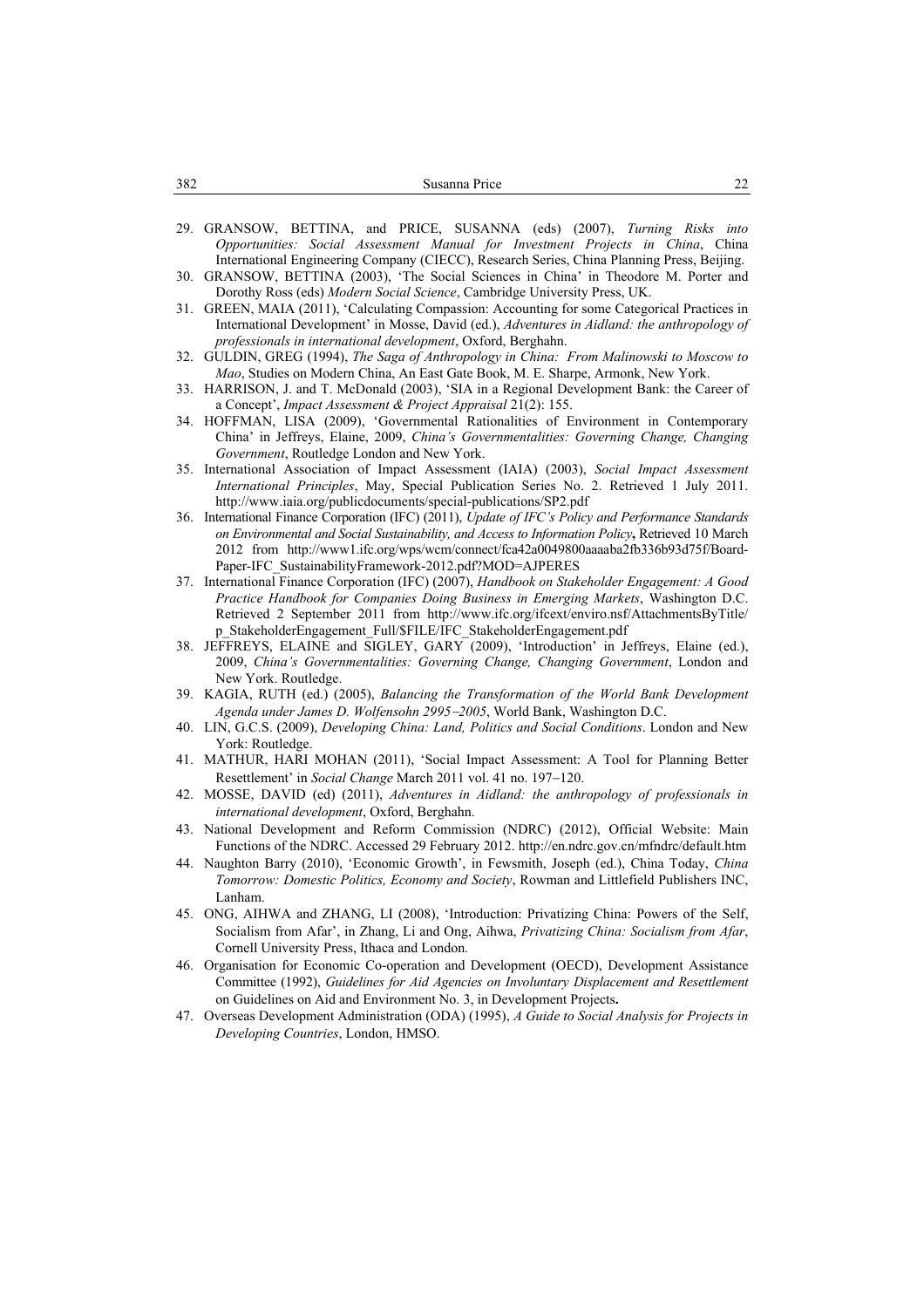| າາ<br>ر ے | Social Analysis | າດາ<br>دەد |
|-----------|-----------------|------------|
|           |                 |            |

- 48. PERRY, E. J. (2010), 'Popular Protest: Playing by the Rules' in J. Fewsmith (ed), 2010 *China Today*, *China Tomorrow: Domestic Politics, Economy and Society*, Lanham: Rowman and Littlefield Publishers Inc.
- 49. PING, Y. (2009), 'Reform in China's Investment System', *Public-Private Partnerships for Infrastructure PPPI Workshops Series 2009, 23 to 25 June 2009*. Qingdao: Asian Development Bank. Retrieved 20 February 2012 from http://www.adbi.org/conf-seminarpapers/2009/09/30/3338.reform.china.investment.system/
- 50. PRICE, SUSANNA (2007), "Social Assessment for Investment Projects in the People's Republic of China" in *Development Bulletin*, No. 18 on Addressing Poverty: Pro-poor Growth and Financial Inclusion in Asia Pacific, Australian National University, Canberra.
- 51. Research Institute for Standards and Norms (RISN) (1995), *Operational Guidelines for the Social Assessment of Investment Projects in China*, RISN Beijing and Centre for Development Studies at Swansea, Wales.
- 52. State Council (2004), *Decision of the State Council on Reform of the Investment System* Guofa Paper No. 20 in 2004. NDRC official website. Retrieved 29 February 2012. http://en.ndrc.gov.cn/policyrelease/t20060207\_58851.htm
- 53. SUTHERLAND, DYLAN and YAO, SHUJIE (2011), "Income Inequality in China over 30 years of Reforms", in *Cambridge Journal of Regions, Economy and Society*, February 1.
- 54. The Interorganizational Committee on Principles and Guidelines for Social Impact Assessment (2003), "Principles and guidelines for social impact assessment in the USA," *Impact Assessment and Project Appraisal*, 21(3), pp. 231−250.
- 55. United Nations (2004), *Guiding Principles on Internal Displacement.* Retrieved 10 July 2012 from http://www.unhcr.org/43ce1cff2.html
- 56. United Nations (2001), 'Roadmap for Millennium Summit Goals*,* Press Release, P1/1380'. Retrieved 30 September 2011 from http://www.un.org/News/Press/docs/2001/pi1380.doc.htm
- 57. United Nations (1995), *Final Report of the World Summit for Social Development*, United Nations website Retrieved 24 April 2011. http://www.un.org/esa/socdev/wssd/index.html
- 58. VANCLAY, FRANK (2003), "International Principles for Social Impact Assessment," *Impact Assessment and Project Appraisal*, 21(1), pp. 5–11.
- 59. VANCLAY, FRANK, and ESTEVES, ANA-MARIA (2011), *New Directions in Social Impact Assessment.* Edward Elgar Publishing, Gloucester.
- 60. WANG CHAOGANG, and MARSDEN, DAVID (1993), *Social Analysis for Investment Projects*, Research Paper No. 3 (First draft), Produced Under ODA Funded Project on Investment Project Appraisal Assistance, ODA, London.
- 61. World Bank (2012), 'World Bank Safeguard Policies'. Retrieved 10 July 2012 from http://web.worldbank.org/WBSITE/EXTERNAL/TOPICS/EXTLAWJUSTICE/0,,contentMD K:22226433~menuPK:6256357~pagePK:148956~piPK:216618~theSitePK:445634,00.html
- 62. World Bank (2011), *Implementation of the World Bank's Indigenous People's Policy: A Learning Review (FY 2006-2008)* OPCS Working Paper. Retrieved 10 July 2012 from http://siteresources.worldbank.org/INTSAFEPOL/Resources/Indigenous peoples review aug ust\_2011.pdf
- 63. World Bank (2005), *OP 4.10 and BP 4.10 Policy and Procedures on Indigenous Peoples*. Retrieved 10 July 2012 from http://web.worldbank.org/WBSITE/EXTERNAL/PROJECTS/ EXTPOLICIES/EXTOPMANUAL/0,,contentMDK:20553653~menuPK:4564185~pagePK:64 709096~piPK:64709108~theSitePK:502184,00.html
- 64. World Bank (2004), *Involuntary Resettlement Sourcebook: Planning and Implementation in Development Projects*, Washington D.C. Retrieved 7 February 2012 from http://www4.worldbank.org/afr/ssatp/Resources/HTML/Gender-RG/Source%20%20documents% 5CTool%20Kits%20&%20Guides%5CDesigning%20Projects/TLPRO10%20invol%20resettlem entsourcebookWB.pdf
- 65. World Bank (2003a), *A Users Guide to Poverty and Social Impact Analysis*, Poverty Reduction Group and Social Development Department, World Bank, Washington D.C. Retrieved 14 July